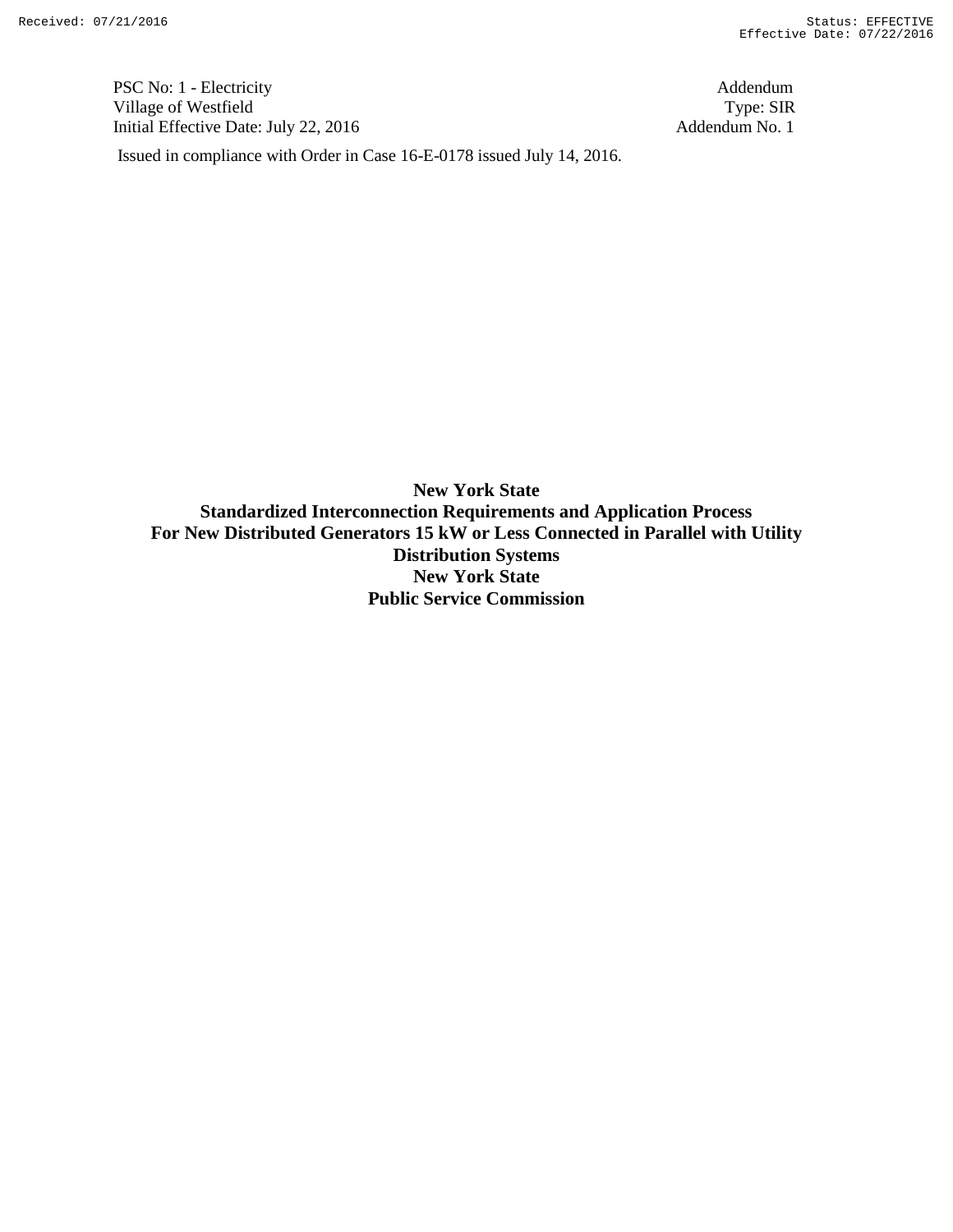# **Table of Contents**

| Α.             |
|----------------|
| В.             |
|                |
| Α.             |
| 1.             |
| 2.             |
| 3.             |
| 4.             |
| 5.             |
| В.             |
| $\mathsf{C}$ . |
| D.             |
| E.             |
| F.             |
| G.             |
| Η.             |
| $\mathbf{I}$ . |
|                |
|                |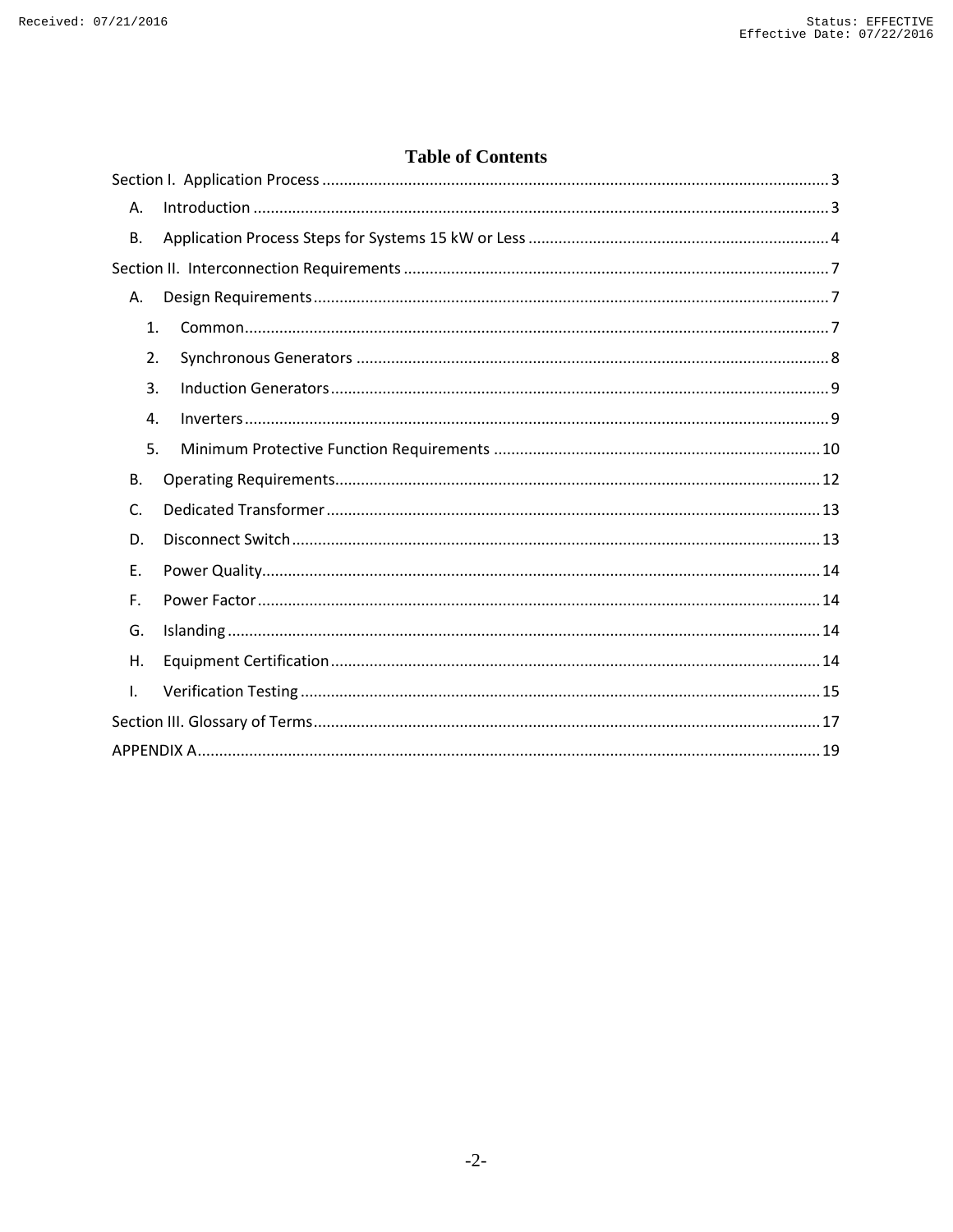## **Section I. Application Process**

## <span id="page-2-0"></span>**New York State Standardized Interconnection Requirements and Application Process for New Distributed Generators 15 kW or Less Connected in Parallel with Utility Distribution Systems ("SIR")**

#### <span id="page-2-1"></span>A. **Introduction**

This section provides a framework for processing applications to:

- interconnect new distributed generation ("DG") facilities with a generator nameplate rating of 15 kWor less [aggregated on the customer side of the point of common coupling ("PCC")], and
- review any modifications affecting the interface at the PCC to existing DG facilities with a nameplate rating of 15 kW or less (aggregated on the customer side of the PCC) that have been interconnected to the utility distribution system and where an existing contract between the applicant and the utility is in place.

Generation neither designed to operate, nor operating, in parallel with the utility's electrical system is not subject to these requirements. This section will ensure that applicants are aware of the technical interconnection requirements and utility interconnection policies and practices. This section will also provide applicants with an understanding of the process and information required to allow utilities to review and accept the applicants' equipment for interconnection in a reasonable and expeditious manner.

The time required to complete the process will reflect the complexity of the proposed project. Projects using previously submitted designs certified per the requirements of Section II.H will move through the process more quickly, and several steps may be satisfied with an initial application depending on the detail and completeness of the application and supporting documentation submitted by the applicant. Applicants submitting systems utilizing certified equipment however, are not exempt from providing utilities with complete design packages necessary for the utilities to verify the electrical characteristics of the generator systems, the interconnecting facilities, and the impacts of the applicants' equipment on the utilities' systems.

The application process and the attendant services must be offered on a non-discriminatory basis. The utilities must clearly identify their costs related to the applicants' interconnections, specifically those costs the utilities would not have incurred but for the applicants' interconnections. The utilities will keep a log of all applications, milestones met, and justifications for application-specific requirements. The applicants are to be responsible for payment of the utilities' costs, as provided for herein.

All application timelines shall commence the next Business Day following receipt of information from the applicant.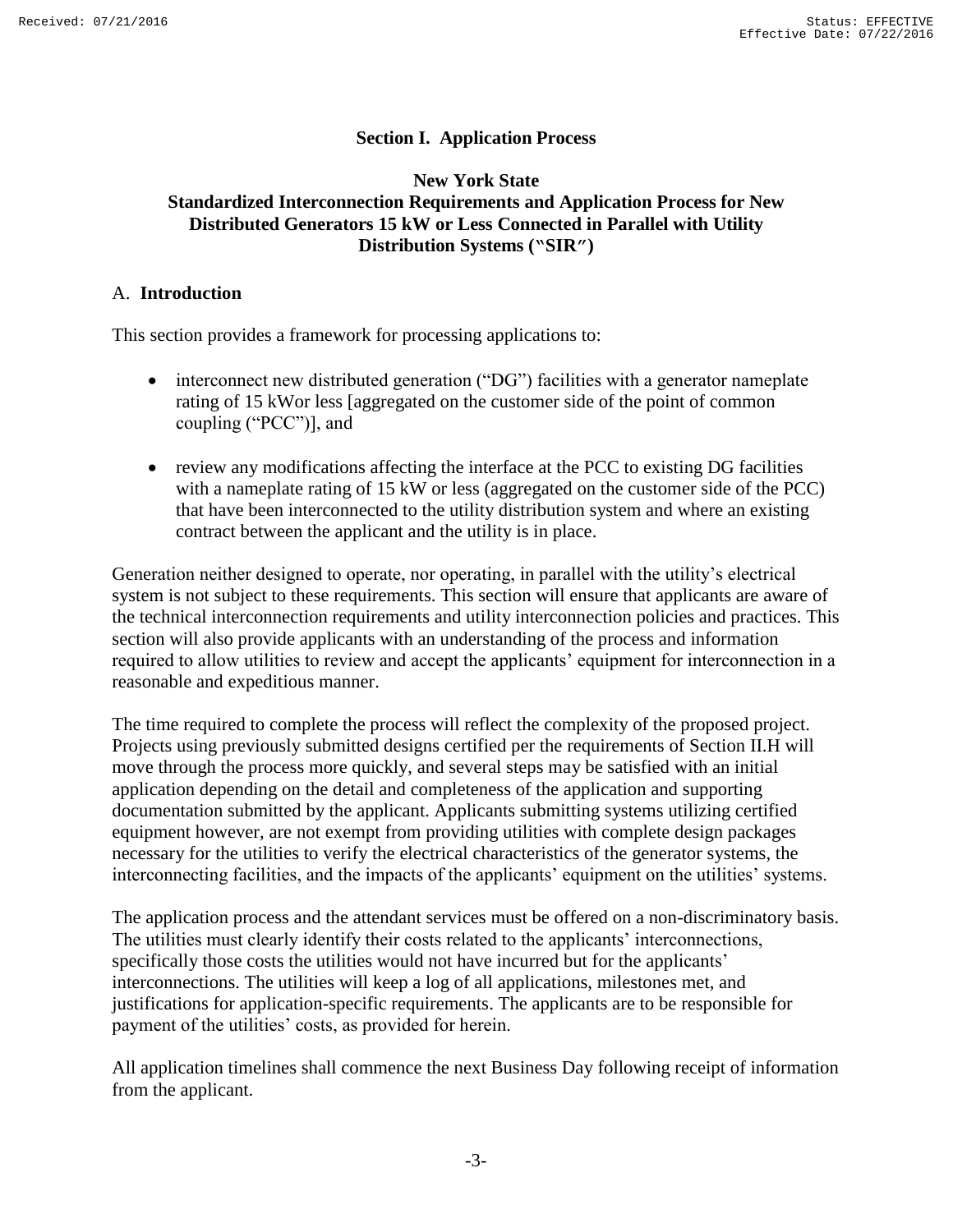Staff of the Department of Public Service ("DPS Staff") will monitor the application process to ensure that applications are addressed in a timely manner. To perform this monitoring function, DPS Staff will meet periodically with utility and applicant representatives.

A glossary of terms used herein is provided in Section III.

#### <span id="page-3-0"></span>B. **Application Process Steps for Systems 15 kW or Less**

## **STEP 1: Initial Communication from the Potential Applicant**

Communication could range from a general inquiry to a completed application.

## **STEP 2: The Inquiry is Reviewed by the Utility to Determine the Nature of the Project**

Technical staff from the utility may discuss the scope of the interconnection with the potential applicant (either by phone or in person) and provide a copy of the SIR document and any utility specific technical specifications that may apply. A utility representative shall be designated to serve as the single point of contact for the applicant in coordinating the potential applicant's project with the utility.

## **STEP 3: Potential Applicant Files an Application**

The potential applicant submits an application package in the name of the customer to the utility. No application fee is required of the applicant for systems 15 kW or less. A complete application package will consist of all items detailed in Appendix F. Electronic submission of all documents is acceptable, inclusive of electronic signature. Electronic signatures must meet the requirements for filing documents electronically with the Secretary of the Commission. The utility has ten (10) Business Days upon receipt of the original application submittal to determine if the application is complete, meets the SIR technical requirements in Section II, and/or approved for interconnection if all other requirements are met. The utility shall notify the applicant by email, fax, or other form of written communication. If the application is deemed not complete by the utility, the utility shall provide a detailed explanation of the deficiencies identified and a list of the additional information required from the applicant. Once it has received the required information, the utility shall notify the applicant of the acceptance or rejection of the application within ten (10) Business days. If the applicant fails to submit the additional information to the utility within thirty (30) Business Days following the date of the utility's written notification, the application shall be deemed withdrawn and no further action on the part of the utility is required.

The utility's notification of acceptance to the applicant shall include an executed New York State Standardized Interconnection Contract and the applicant may proceed with the proposed installation. The utility shall also indicate in its response to the applicant whether or not it plans to witness the testing and verification process in person.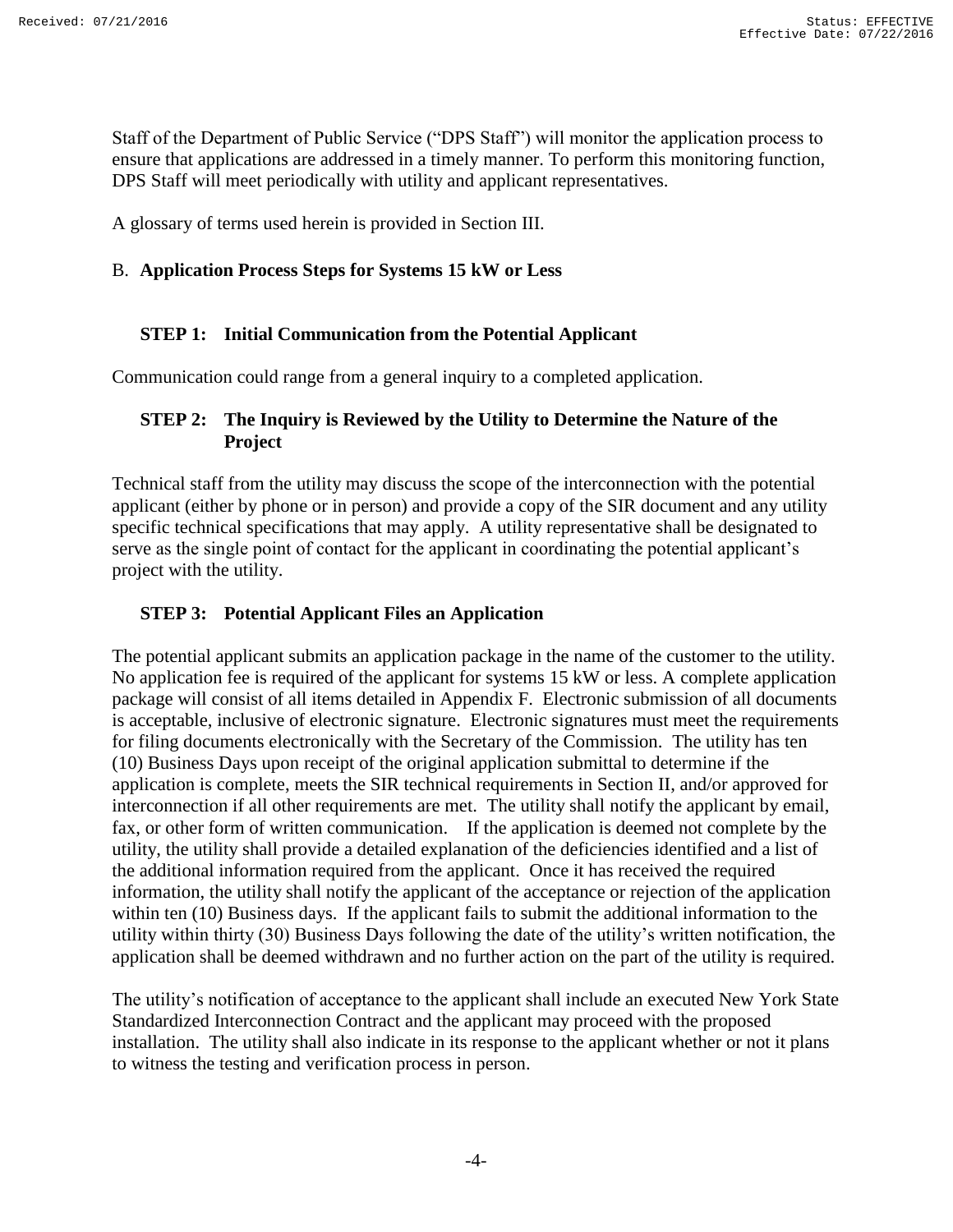An accepted application will be placed in each utility's interconnection inventory upon the utility's receipt of the New York State Standardized Contract executed by the applicant. If the final acceptance as set out in Step 6 below is not completed within twelve (12) months of receipt of such executed copy of the New York State Standardized Contract as a result of applicant inactivity, the utility has the right to notify the applicant by U.S. first class mail with delivery receipt confirmation that the applicant's project will be removed from the utility's interconnection inventory if the applicant does not respond within thirty (30) Business Days of the issue of such notification and provide a project status update and/or justification as to why the project should remain in the utility's interconnection inventory for an additional period of time.

'With respect to an applicant proposing to install a system rated 15 kW or less, that is to be netmetered, if the utility determines that it is necessary to install a dedicated transformer(s) or other equipment to protect the safety and adequacy of electric service provided to other customers, the applicant shall be informed of its responsibility for the actual costs for installing the dedicated transformer(s) and other safety equipment. Appendix E sets forth the responsibility each applicant shall have with respect to the actual cost of the dedicated transformer(s) and other safety equipment.

# **STEP 4: System Installation**

The applicant will install the DG system according to the utility accepted design and the equipment manufacturer's requirements. If there are substantive design variations from the originally accepted system diagram, a revised system diagram (and other drawings for noninverter based systems) shall be submitted by the applicant for the utility's review and acceptance. All inverter based systems will be allowed to interconnect to the utility system for a period not to exceed two hours, for the sole purpose of assuring proper operation of the installed equipment.

For net metered systems, any modifications related to existing metering configurations to allow for net metering shall be completed by the utility within ten (10) Business Days of either notification to the utility that the installation has been completed or request for a verification test, whichever comes first.

## **STEP 5: The Applicant's Facility is Tested in Accordance with the Standardized Interconnection Requirements**

Verification testing will be performed by the applicant in accordance with the written verification test procedure provided by the equipment manufacturer. If the utility requested to witness the testing and verification process in person as required in Step 3, the verification testing will be performed within ten (10) Business Days of the system installation completion date, at a mutually agreeable time. If the utility has opted not to witness the test, the applicant will send the utility within five (5) Business Days of completion of such tests a written notification certifying that the system has been installed and tested in compliance with the SIR, the utility-accepted design and the equipment manufacturer's instructions. The applicant's facility will be allowed to commence parallel operation upon satisfactory completion of the tests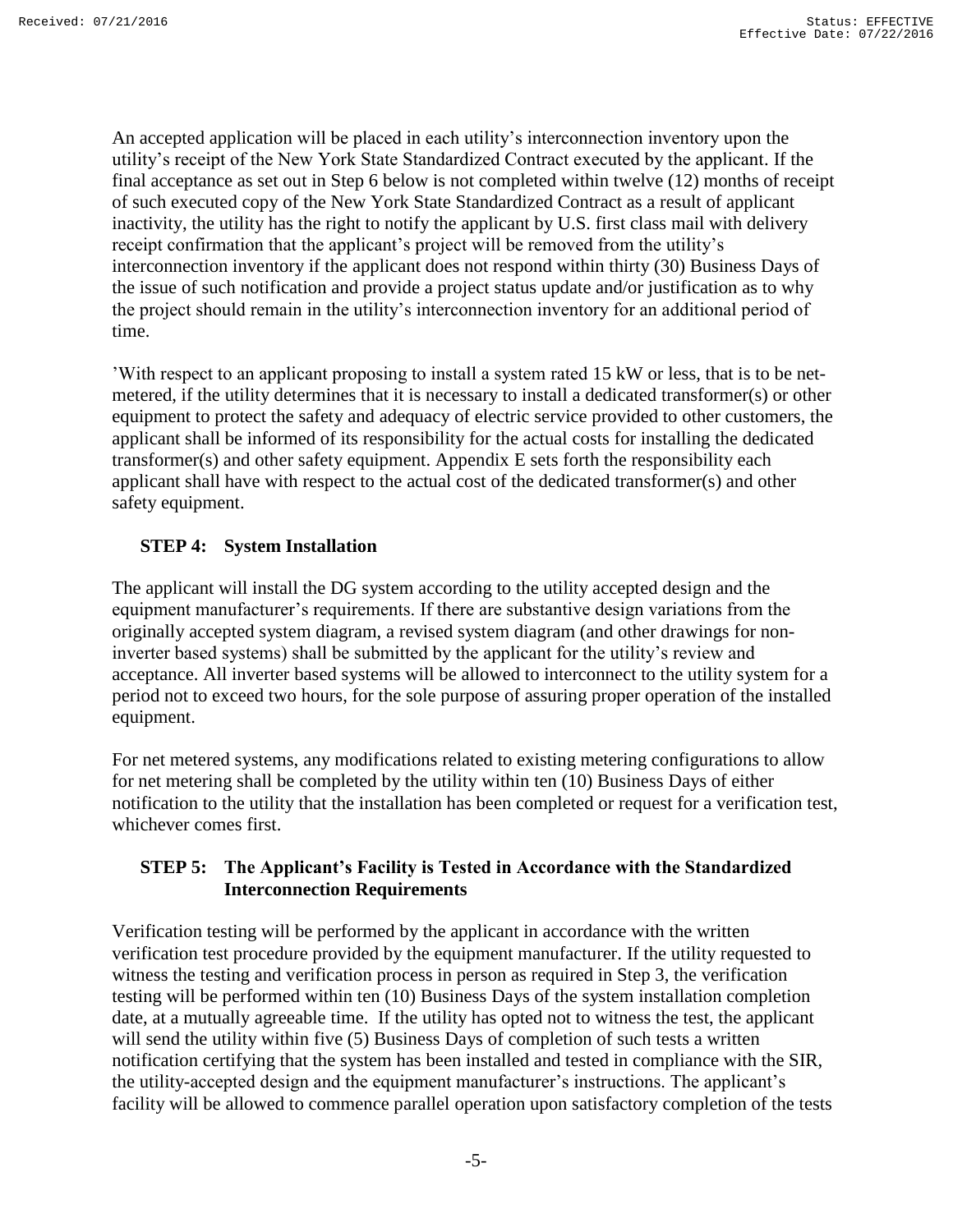in Step 5. The applicant must have complied with, and must continue to comply with, all contractual and technical requirements.

## **STEP 6: Final Acceptance**

Within five (5) Business Days of receiving the written notification of successful test completion from Step 5, the utility will issue to the applicant a formal letter of acceptance for interconnection. Within five (5) Business Days of the completion of the on-site verification, the utility will issue to the applicant either a formal letter of acceptance for interconnection or a detailed explanation of the deficiencies in the system.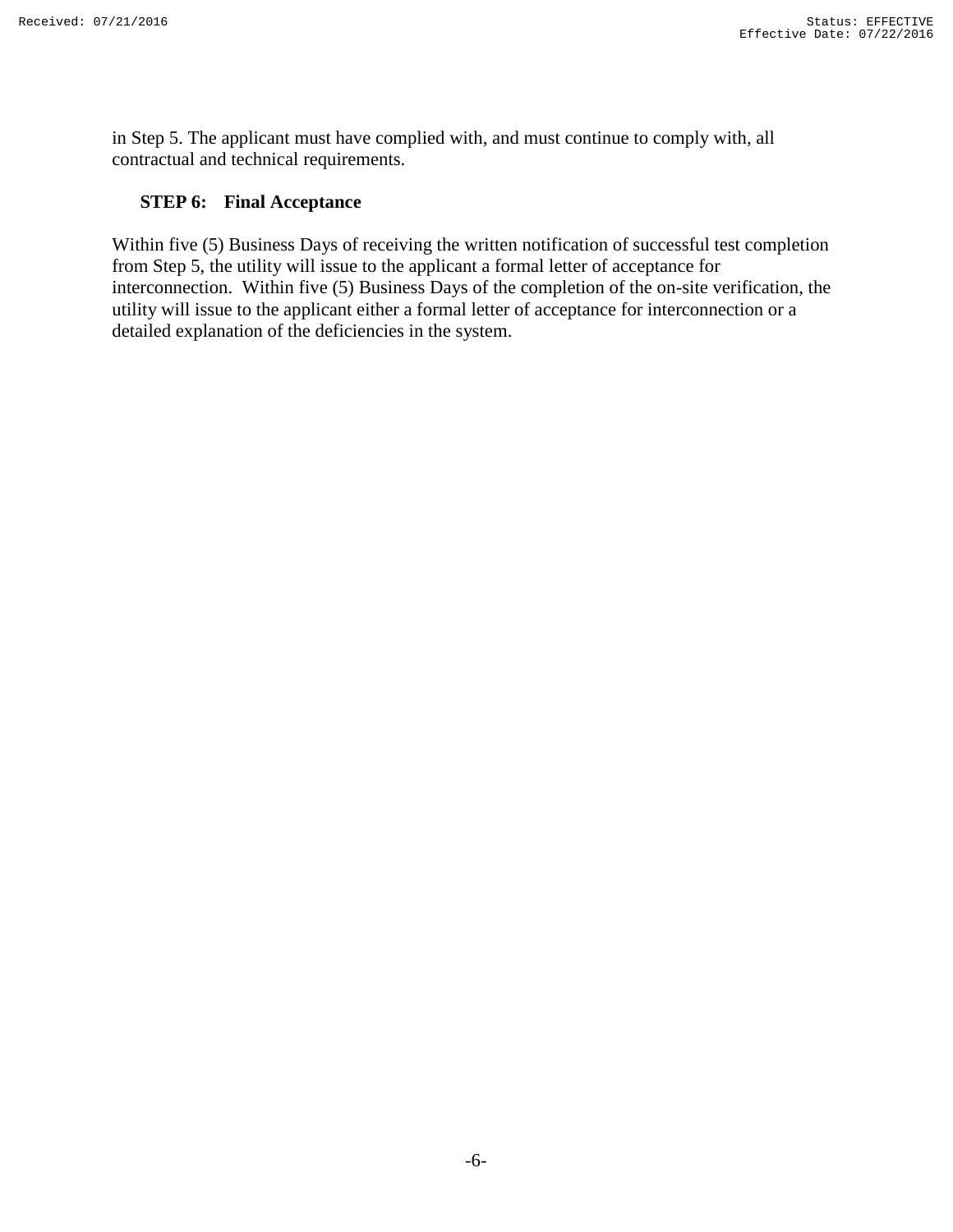#### **Section II. Interconnection Requirements**

## <span id="page-6-2"></span><span id="page-6-1"></span><span id="page-6-0"></span>A. **Design Requirements**

#### **1. Common**

The generator-owner shall provide appropriate protection and control equipment, including a protective device that utilizes an automatic disconnect device that will disconnect the generation in the event that the portion of the utility system that serves the generator is de-energized for any reason or for a fault in the generator-owner's system. The generator-owner's protection and control equipment shall be capable of automatically disconnecting the generation upon detection of an islanding condition and upon detection of a utility system fault.

The type and size of the generation facility is based on electrical generator nameplate data (AC output).

The generator-owner's protection and control scheme shall be designed to ensure that the generation remains in operation when the frequency and voltage of the utility system is within the limits specified by the required operating ranges. Upon request from the utility, the generator-owner shall provide documentation detailing compliance with the requirements set forth in this document.

The specific design of the protection, control, and grounding schemes will depend on the size and characteristics of the generator-owner's generation, as well the generator- owner's load level, in addition to the characteristics of the particular portion of the utility's system where the generator-owner is interconnecting.

The generator-owner shall have, as a minimum, an automatic disconnect device(s) sized to meet all applicable local, state, and federal codes and operated by over and under voltage and over and under frequency protection. For three-phase installations, the over and under voltage function should be included for each phase and the over and under frequency protection on at least one phase. All phases of a generator or inverter interface shall disconnect for voltage or frequency trip conditions sensed by the protective devices. Voltage protection shall be wired phase to ground for single phase installations and for applications using wye grounded-wye grounded service transformers.

The settings below are listed for single-phase and three-phase applications using wye groundedwye grounded service transformers or wye grounded-wye grounded isolation transformers. For applications using other transformer connections, a site-specific review will be conducted by the utility and the revised settings identified in Step 6 of the Application Process.

The requirements set forth in this document are intended to be consistent with those contained in the most current version of IEEE Std 1547, Standard for Interconnecting Distributed Resources with Electric Power Systems. The requirements in IEEE Std 1547 above and beyond those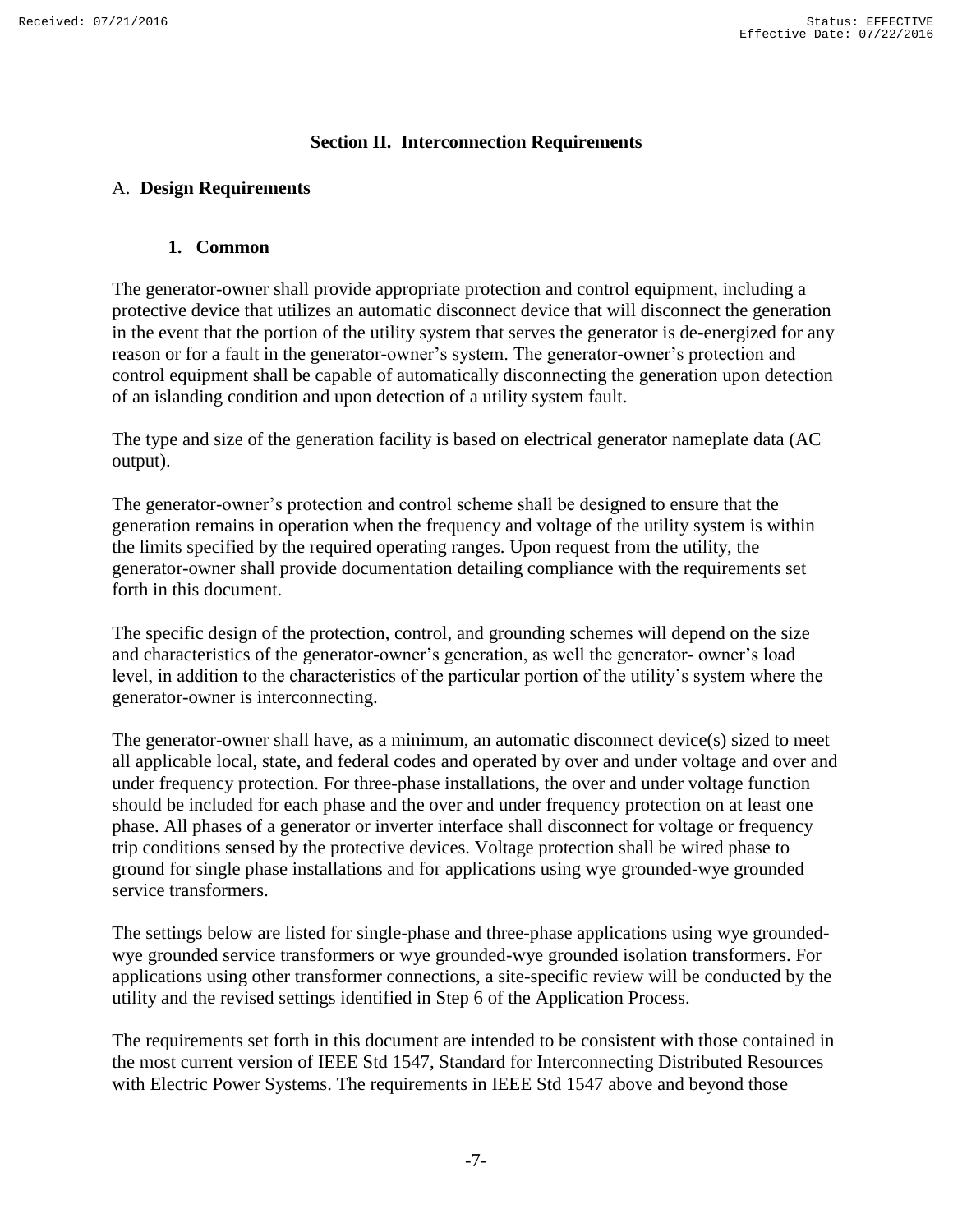contained in this document shall be followed and any other Standards included in or referenced to in IEEE Std 1547 shall be adhered to.

#### **Voltage Response**

The required operating range for the generators shall be from 88% to 110% of nominal voltage magnitude. In addition, the generator shall not cause the system voltage at the PCC to deviate from a range of 95% to 105% of the utility system voltage. For excursions outside these limits the protective device shall automatically initiate a disconnect sequence from the utility system as detailed in the most current version of IEEE Std 1547. Clearing time is defined as the time the range is initially exceeded until the generator-owner's equipment ceases to energize the PCC and includes detection and intentional time delay. Other static or dynamic voltage functionalities shall be permitted as agreed upon by the utility and generator-owner

#### **Frequency Response**

The required operating range for the generators shall be from 59.3 Hz to 60.5 Hz If deemed necessary due to abnormal system conditions the utility may request that the generator operate at frequency ranges below 59.3 Hz in coordination with the load shedding schemes of the utility system . For excursions outside these limits the protective device shall automatically initiate a disconnect sequence from the utility system as detailed in the most current version of IEEE Std 1547. Clearing time is defined as the time the range is initially exceeded until the generatorowner's equipment ceases to energize the PCC and includes detection and intentional time delay. Other static or dynamic frequency functionalities shall be permitted as agreed upon by the utility and generator-owner

#### **Reconnection to the Utility System**

If the generation facility is disconnected as a result of the operation of a protective device, the generator-owner's equipment shall remain disconnected until the utility's service voltage and frequency have recovered to acceptable voltage and frequency limits as defined in the most current version of IEEE Std 1547 for a minimum of five (5) minutes.

#### **2. Synchronous Generators**

<span id="page-7-0"></span>Synchronous generation shall require synchronizing facilities. These shall include automatic synchronizing equipment or manual synchronizing with relay supervision, voltage regulator, and power factor control.

For all synchronous generators sufficient reactive power capability shall be provided by the generator-owner to withstand normal voltage changes on the utility's system. The generator voltage VAR schedule, voltage regulator, and transformer ratio settings shall be jointly determined by the utility and the generator-owner to ensure proper coordination of voltages and regulator action. Generator-owners shall have synchronous generator reactive power capability to withstand voltage changes up to 5% of the base voltage levels.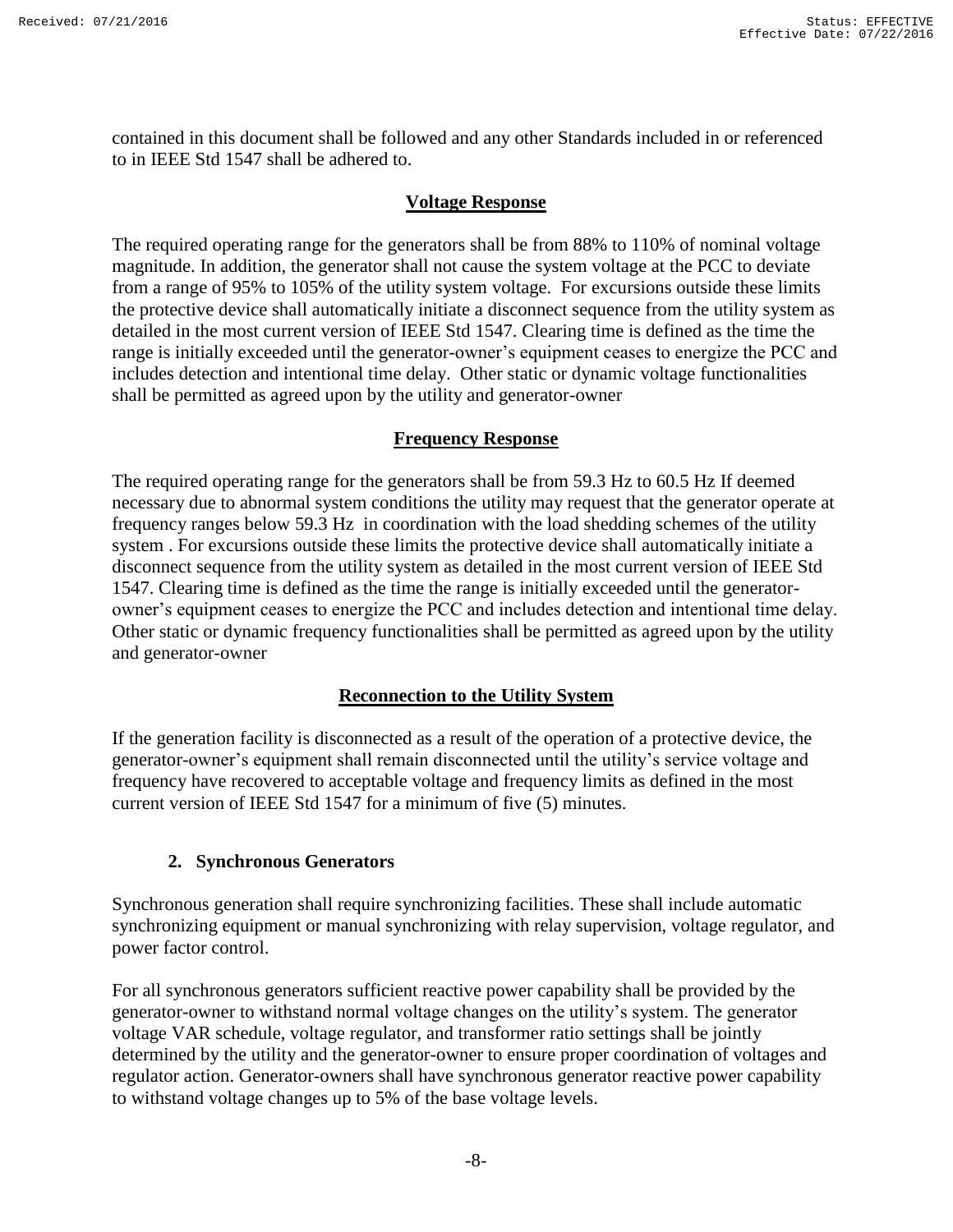A voltage regulator must be provided and be capable of maintaining the generator voltage under steady state conditions within plus or minus 1.5% of any set point and within an operating range of plus or minus 5% of the rated voltage of the generator.

Generator-owners shall adopt one of the following grounding methods for synchronous generators:

- a) Solid grounding
- b) High- or low-resistance grounding
- c) High- or low-reactance grounding
- d) Ground fault neutralizer grounding

Synchronous generators shall not be permitted to connect to utility secondary network systems without the acceptance of the utility.

## **3. Induction Generators**

<span id="page-8-0"></span>Induction generation may be connected and brought up to synchronous speed (as an induction motor) if it can be demonstrated that the initial voltage drop measured at the PCC is acceptable based on current inrush limits. The same requirements also apply to induction generation connected at or near synchronous speed because a voltage dip is present due to an inrush of magnetizing current. The generator-owner shall submit the expected number of starts per specific time period and maximum starting kVA draw data to the utility.

Starting or rapid load fluctuations on induction generators can adversely impact the utility's system voltage. Corrective step-switched capacitors or other techniques may be necessary. These measures can, in turn, cause ferroresonance. If these measures are installed on the customer's side of the PCC, the utility will review these measures and may require the customer to install additional equipment.

#### **4. Inverters**

<span id="page-8-1"></span>Direct current generation can only be installed in parallel with the utility's system using a synchronous inverter. The design shall be such as to disconnect this synchronous inverter upon a utility system event. Inverters intended to provide local grid support during system events that result in voltage and/or frequency excursions as described in Section II.A.1 shall be provided with the required onboard functionality to allow for the equipment to remain online for the duration of the event.

It is recommended that equipment be selected from the Department of Public Service "Certified Interconnection Equipment list" maintained on the Commission's website. Interconnected DG systems utilizing equipment not found in such list must meet all functional requirements of the current version of IEEE Std 1547 and be protected by utility grade relays (as defined in these requirements) using settings approved by the utility and verified in the field. The field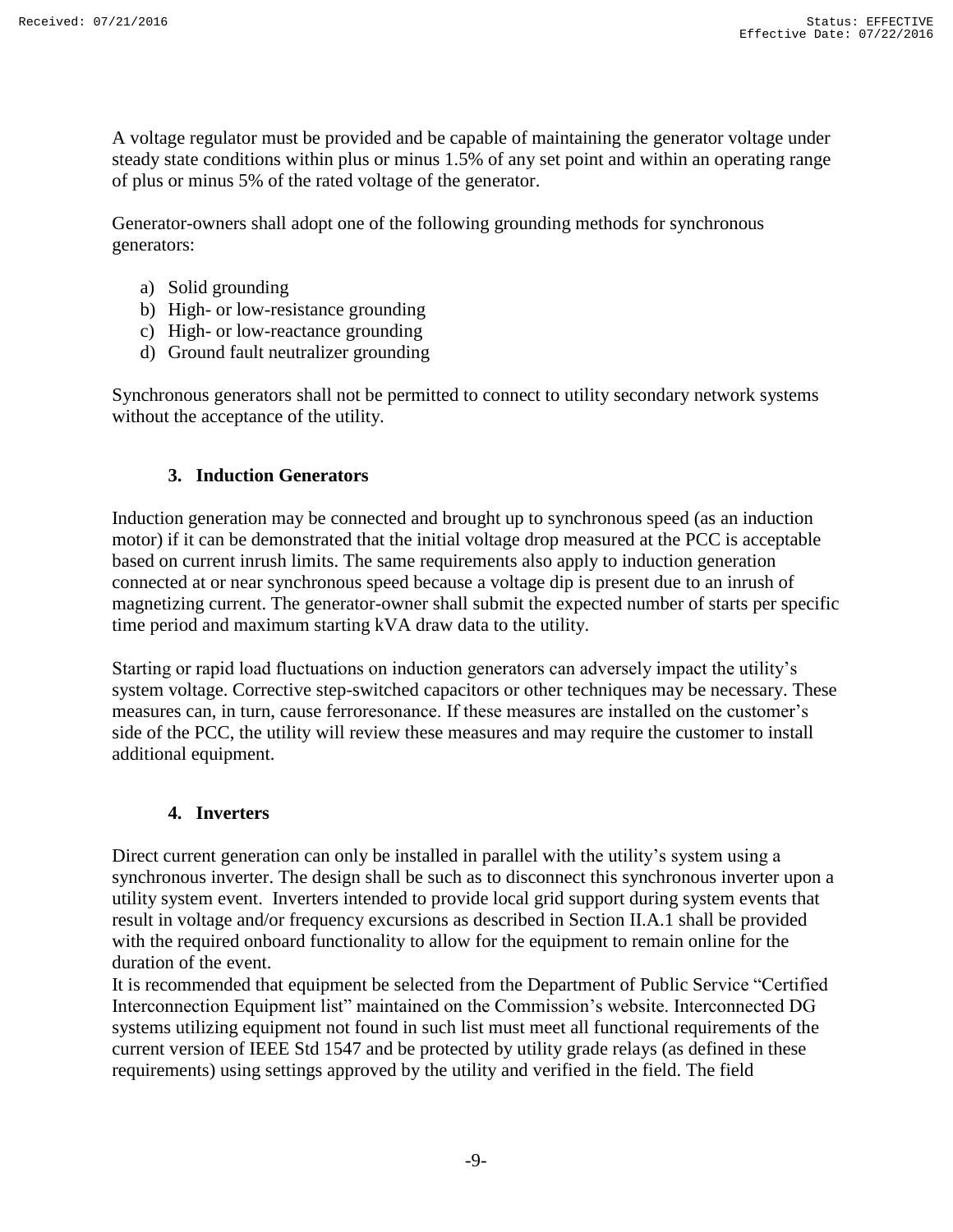verification test must demonstrate that the equipment meets the voltage and frequency requirements detailed in this section.

Synchronization or re-synchronization of an inverter to the utility system shall not result in a voltage deviation that exceeds the requirements contained in Section II.E, Power Quality. Only inverters designed to operate in parallel with the utility system shall be utilized for that purpose.

#### **5. Minimum Protective Function Requirements**

<span id="page-9-0"></span>Protective system requirements for distributed generation facilities result from an assessment of many factors, including but not limited to:

- Type and size of the distributed generation facility
- Voltage level of the interconnection
- Location of the distributed generation facility on the circuit
- Distribution transformer
- Distribution system configuration
- Available fault current
- Load that can remain connected to the distributed generation facility under isolated conditions
- Amount of existing distributed generation on the local distribution system.

As a result, protection requirements cannot be standardized according to any single criteria. Minimum protective function requirements shall be as detailed in the table below. Function numbers, as detailed in the latest version of ANSI C37.2, are listed with each function. All voltage, frequency, and clearing time set points shall be field adjustable.

| <b>Synchronous Generators</b>              | <b>Induction Generators</b>                | Inverters                                  |
|--------------------------------------------|--------------------------------------------|--------------------------------------------|
| Over/Under Voltage                         | Over/Under Voltage                         | Over/Under Voltage                         |
| (Function $27/59$ )                        | (Function 27/59)                           | (Function 27/59)                           |
| Over/Under Frequency<br>(Function 81O/81U) | Over/Under Frequency<br>(Function 81O/81U) | Over/Under Frequency<br>(Function 81O/81U) |
| <b>Anti-Islanding Protection</b>           | <b>Anti-Islanding Protection</b>           | <b>Anti-Islanding Protection</b>           |
|                                            |                                            |                                            |

The need for additional protective functions shall be determined by the utility on a case- by-case basis. If the utility determines a need for additional functions, it shall notify the generator-owner in writing of the requirements. The notice shall include a description of the specific aspects of the utility system that necessitate the addition, and an explicit justification for the necessity of the enhanced capability. The utility shall specify and provide settings for those functions that the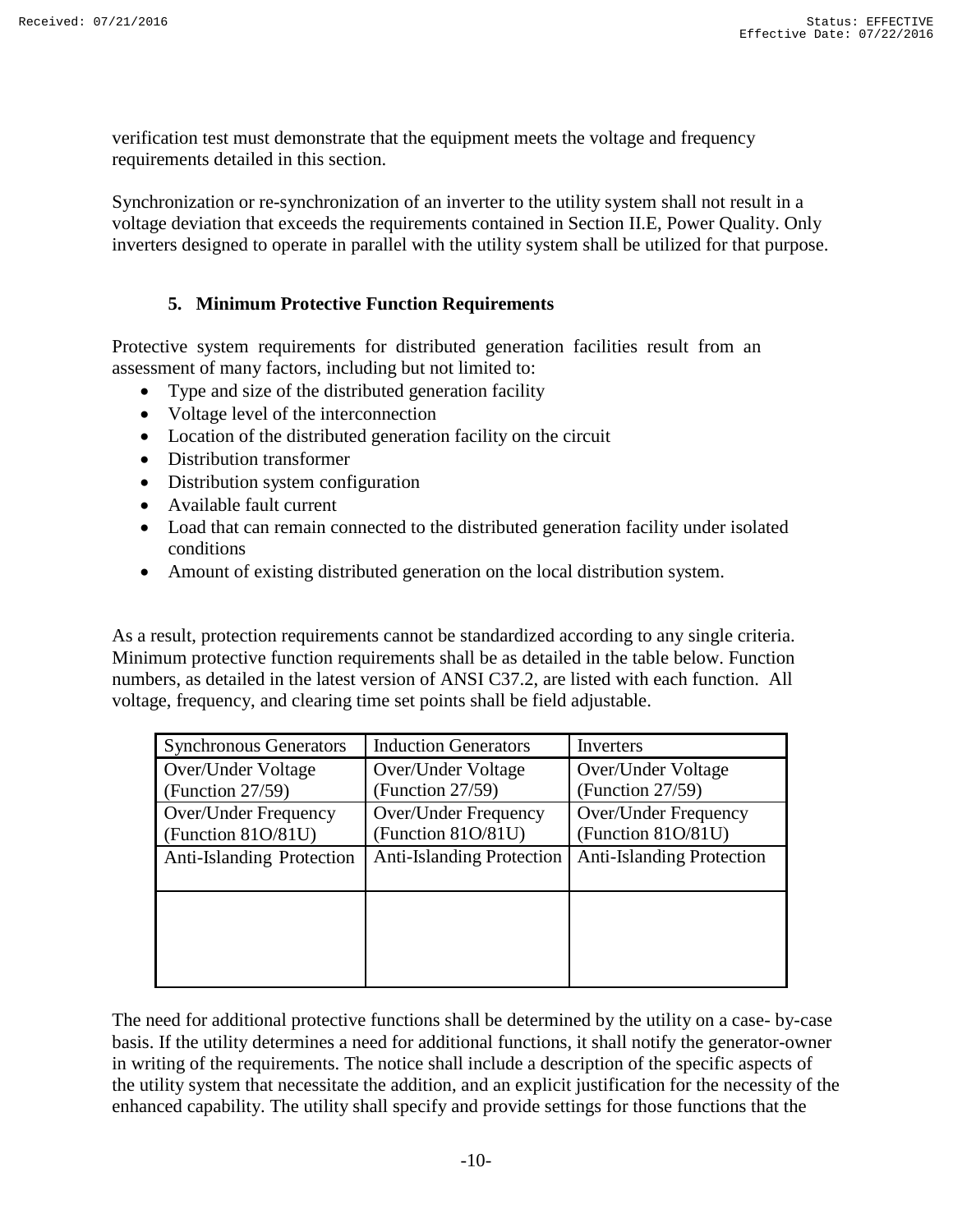utility designates as being required to satisfy protection practices. Any protective equipment or setting specified by the utility shall not be changed or modified at any time by the generatorowner without written consent from the utility.

The generator-owner shall be responsible for ongoing compliance with all applicable local, state, and federal codes and standardized interconnection requirements as they pertain to the interconnection of the generating equipment. Protective devices shall utilize their own current transformers and potential transformers and not share electrical equipment associated with utility revenue metering.

A failure of the generator-owner's protective devices, including loss of control power, shall open the automatic disconnect device, thus disconnecting the generation from the utility system. A generator-owner's protection equipment shall utilize a non-volatile memory design such that a loss of internal or external control power, including batteries, will not cause a loss of interconnection protection functions or loss of protection set points.

All interface protection and control equipment shall operate as specified independent of the calendar date.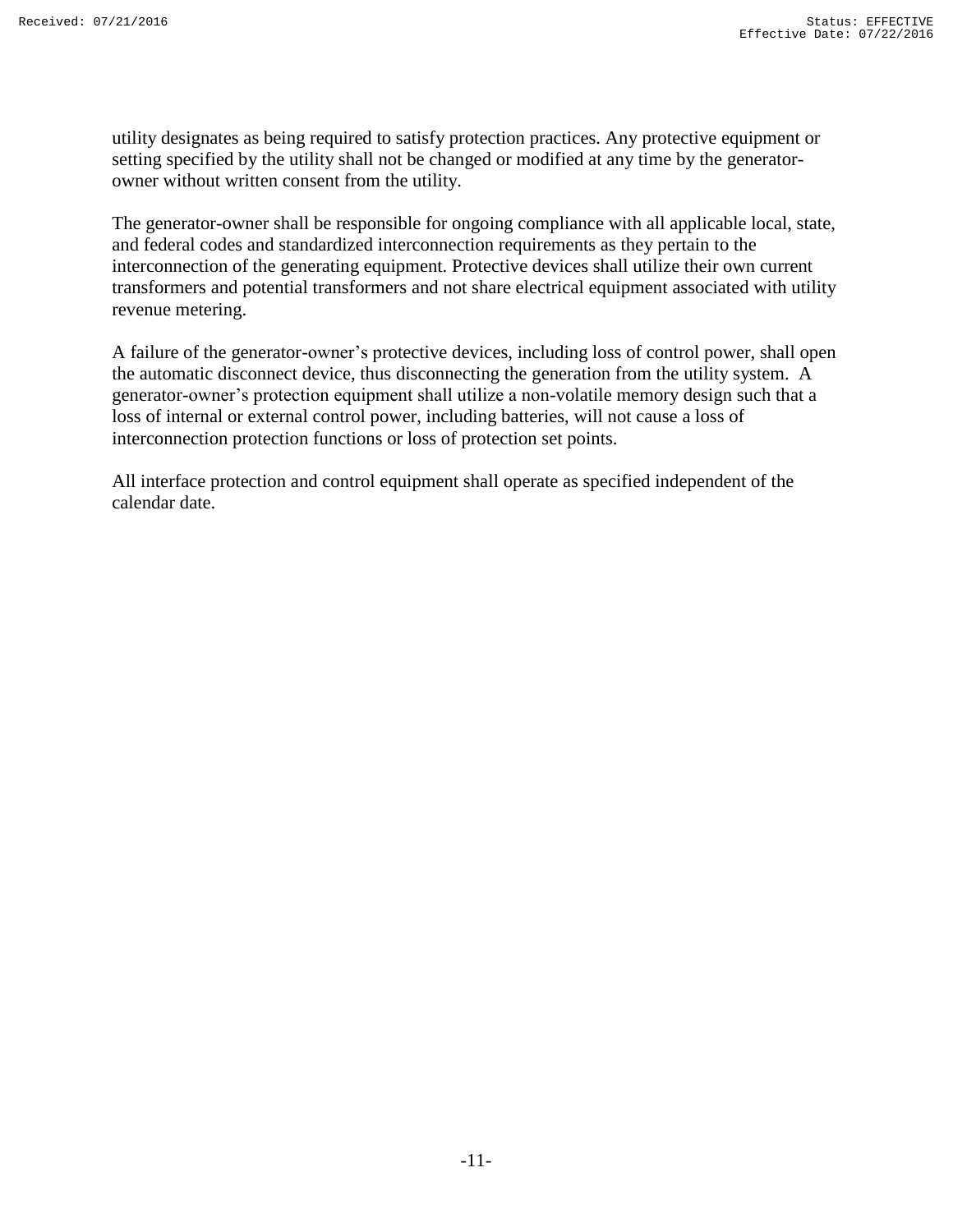## <span id="page-11-0"></span>B. **Operating Requirements**

The generator-owner shall provide a 24-hour telephone contact. This contact will be used by the utility to arrange access for repairs, inspection, or emergencies. The utility will make such arrangements (except for emergencies) during normal business hours. Voltage and frequency trip set point adjustments shall be accessible to service personnel only.

Any changes to these settings must be reviewed and approved by the utility.

The generator-owner shall not supply power to the utility during any outages of the utility system that serves the PCC. The generator-owner's generation may be operated during such outages only with an open tie to the utility. Islanding will not be permitted. The generator-owner shall not energize a de-energized utility circuit for any reason.

The disconnect switch specified may be opened by the utility at any time for any of the following reasons:

- a. to eliminate conditions that constitute a potential hazard to utility personnel or the general public;
- b. pre-emergency or emergency conditions on the utility system;
- c. a hazardous condition is revealed by a utility inspection;
- d. protective device tampering;
- e. parallel operation prior to utility approval to interconnect.

The disconnect switch may be opened by the utility for the following reasons, after notice to the responsible party has been delivered and a reasonable time to correct (consistent with the conditions) has elapsed:

- a. A generator-owner has failed to make available records of verification tests and maintenance of its protective devices;
- b. A generator-owner's system adversely impacts the operation of utility equipment or equipment belonging to other utility customers;
- c. A generator-owner's system is found to adversely affect the quality of service to adjoining customers.

The utility will provide a name and telephone number so that the generator-owner can obtain information about the utility lock-out.

The generator-owner shall be allowed to disconnect from the utility without prior notice in order to self-generate.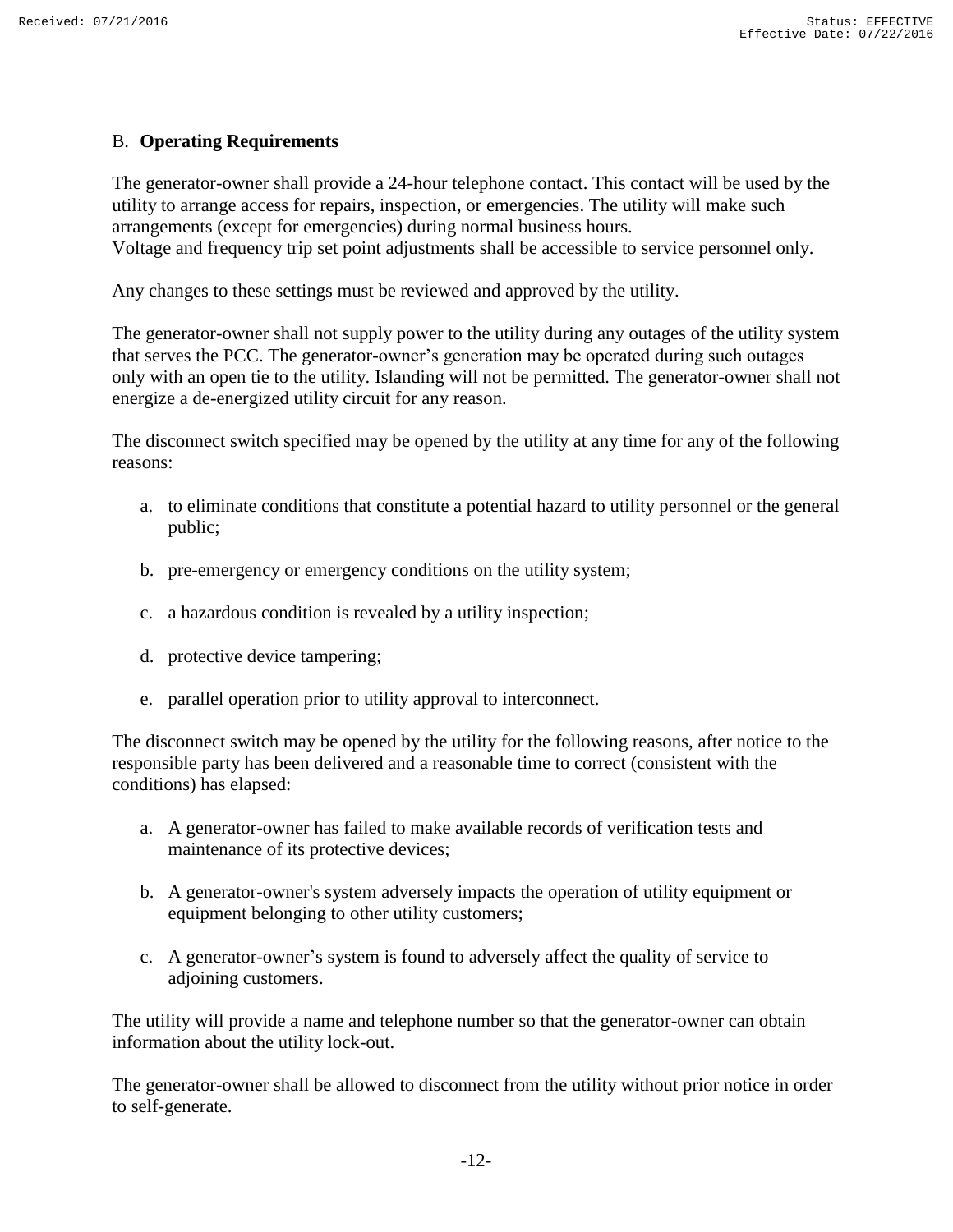If a generator-owner proposes any modification to the system that has an impact on the interface at the PCC after it has been installed and a contract between the utility and the generator-owner has already been executed, then any such modifications must be reviewed and approved by the utility before the modifications are made.

## <span id="page-12-0"></span>C. **Dedicated Transformer**

The utility reserves the right to require a power-producing facility to connect to the utility system through a dedicated transformer. The transformer shall either be provided by the connecting utility at the generator-owner's expense, purchased from the utility, or conform to the connecting utility's specifications. The transformer that is part of the normal electrical service connection of a generator-owner's facility may meet this requirement if there are no other customers supplied from it. A dedicated transformer is not required if the installation is designed and coordinated with the utility to protect the utility system and its customers adequately from potential detrimental net effects caused by the operation of the generator.

If the utility determines a need for a dedicated transformer, it shall notify the generator- owner in writing of the requirements. The notice shall include a description of the specific aspects of the utility system that necessitate the addition, the conditions under which the dedicated transformer is expected to enhance safety or prevent detrimental effects, and the expected response of a normal, shared transformer installation to such conditions.

#### <span id="page-12-1"></span>D. **Disconnect Switch**

Generating equipment shall be capable of being isolated from the utility system by means of an external, manual, visible, gang-operated, load break disconnecting switch. The disconnect switch shall be installed, owned, and maintained by the customer- generator, and located between the generating equipment and its interconnection point with the utility system.

The disconnect switch must be rated for the voltage and current requirements of the installation.

The basic insulation level (BIL) of the disconnect switch shall be such that it will coordinate with that of the utility's equipment. Disconnect devices shall meet applicable requirements of the most current revision of UL, ANSI, and IEEE standards, and shall be installed to meet all applicable local, state, and federal codes. (New York City Building Code may require additional certification.)

The disconnect switch shall be clearly marked, "Generator Disconnect Switch," with permanent 3/8 inch or larger letters.

'The customer-generator will propose, and the utility will approve, the location of the disconnect switch. The location and nature of the disconnect switch shall be indicated in the immediate proximity of the electric service entrance. The disconnect switch shall be readily accessible for operation and locking by utility personnel in accordance with Section II.B, Operating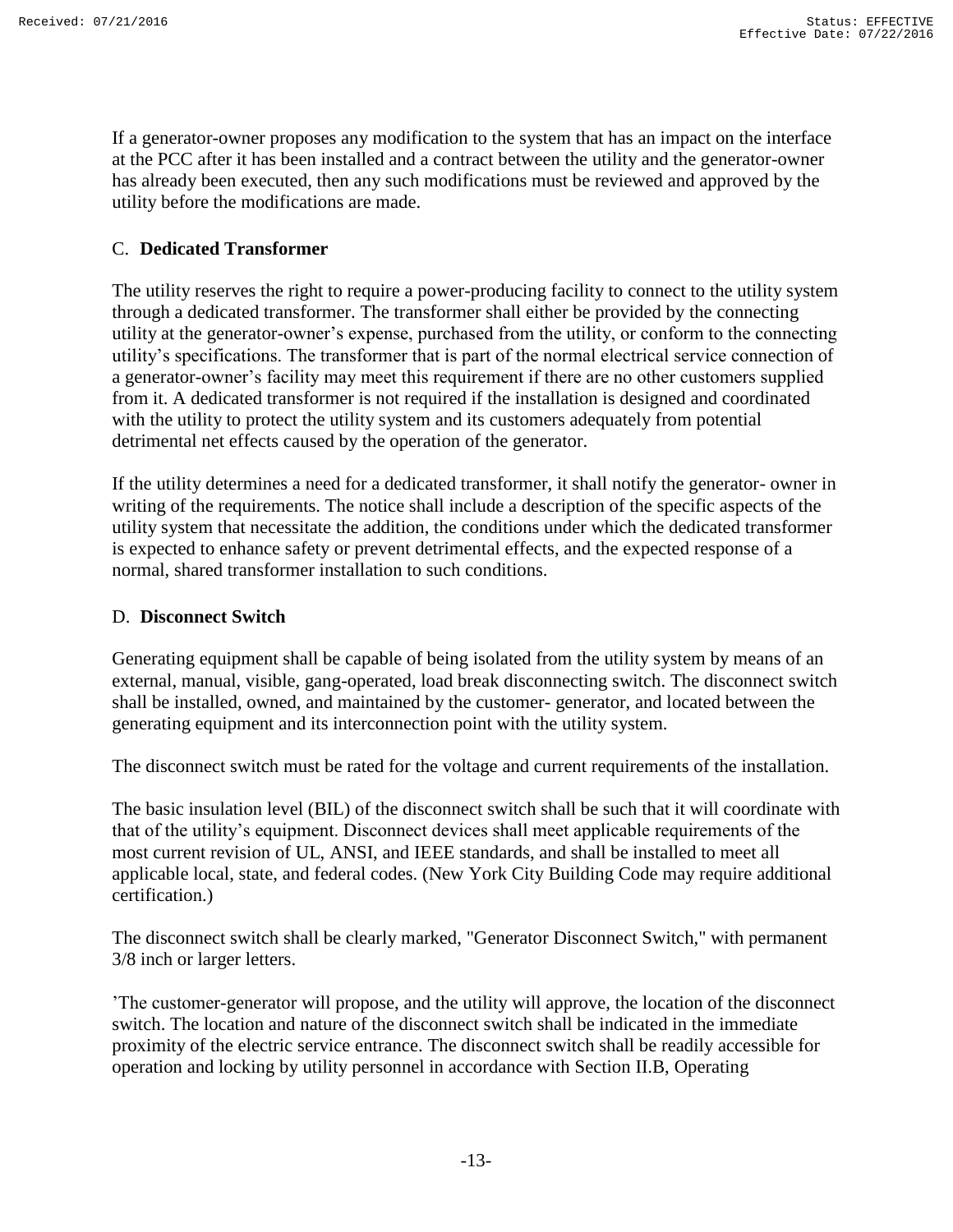Requirements. The disconnect switch must be lockable in the open position with a 3/8" shank utility padlock.

## <span id="page-13-0"></span>E. **Power Quality**

The maximum harmonic limits for electrical equipment shall be in accordance with the latest version of IEEE Std 519 IEEE Recommended Practices and Requirements for Harmonic Control in Electric Power Systems to limit the maximum individual frequency voltage harmonic to 3% of the fundamental frequency and the total harmonic distortion (THD) to 5% on the utility side of the PCC. Mitigation measures necessary to comply with these requirements shall at the generator-owner's expense.

## <span id="page-13-1"></span>F. **Power Factor**

If the average power factor, as measured at the PCC, is less than 0.9 (leading or lagging), the method of power factor correction necessitated by the installation of the generator will be negotiated with the utility as a commercial item. If the average power factor of the generator is proven to be above the minimum of 0.9 (leading or lagging) by the customer and accepted by the utility, that power factor value shall be used for any further utility design calculations and requirements.

Induction power generators may be provided VAR capacity from the utility system at the generator-owner's expense. The installation of VAR correction equipment by the generatorowner on the generator-owner's side of the PCC must be reviewed and approved by the utility prior to installation.

#### <span id="page-13-2"></span>G. **Islanding**

Systems must be designed and operated so that islanding is not sustained on utility distribution circuits or on substation bus and transmission systems. The requirements listed in this document are designed and intended to prevent islanding. Special protection schemes and system modifications may be necessary based on the capacity of the proposed system and the configuration and existing loading on the subject circuit.

# <span id="page-13-3"></span>H. **Equipment Certification**

In order for the equipment to be acceptable for interconnection to the utility system without additional protective devices, the interface equipment must be equipped with the minimum protective function requirements listed in the table in Section II.A.5 and be tested by a Nationally Recognized Testing Laboratory (NRTL) recognized by the United States Occupational Safety and Health Administration (OSHA) in compliance with the most current revision of UL 1741.

For each interconnection application, documentation including the proposed equipment certification, stating compliance with UL 1741 by an NRTL, shall be provided by the applicant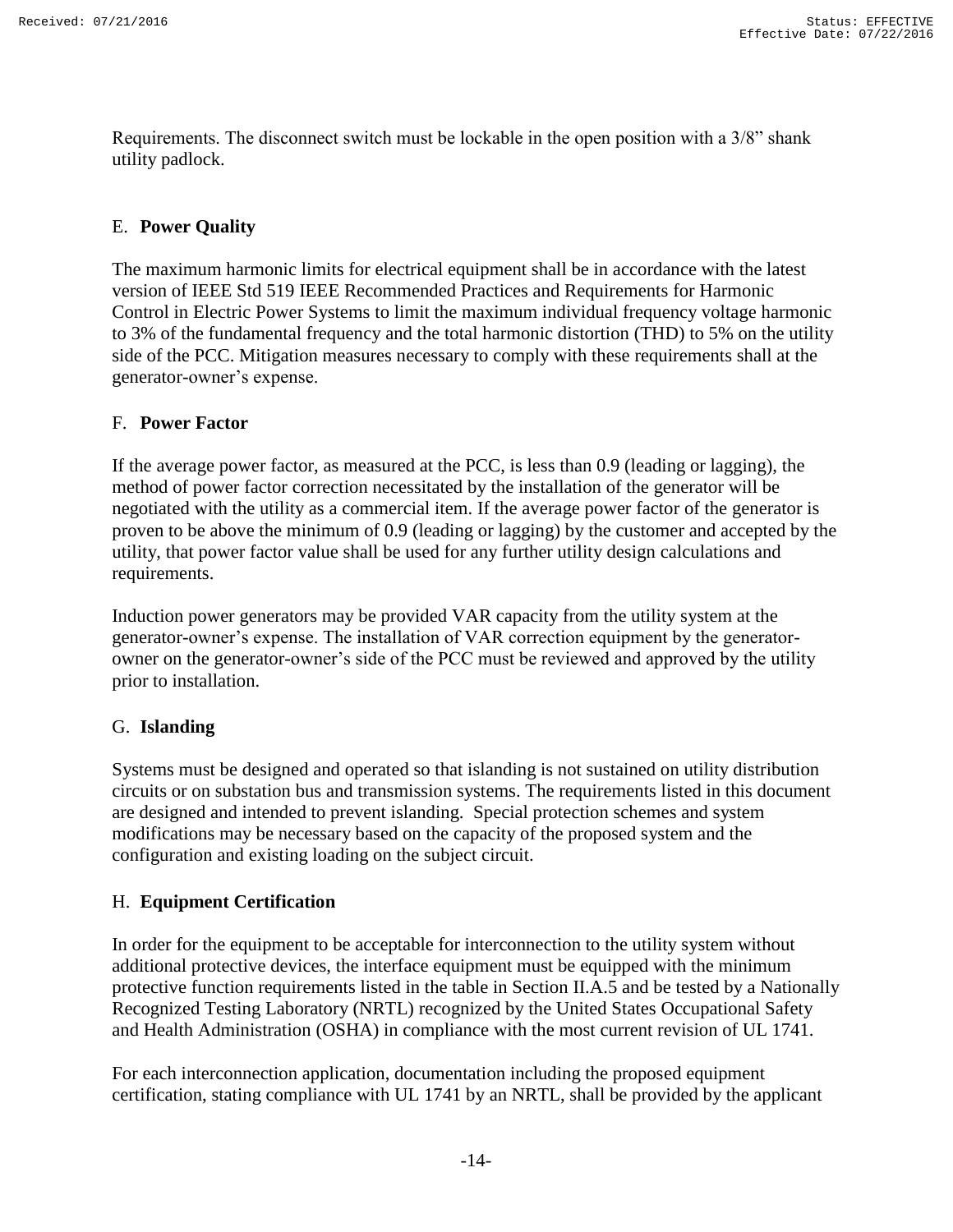to the utility. Supporting information from an NRTL website or UL's website stating compliance is acceptable for documentation.

If an equipment manufacturer, vendor, or any other party desires, documentation indicating compliance as stated above may be submitted to the Department of Public Service for listing under the "Certified Interconnection Equipment (Certified Equipment)" list on the Commission's website [\(http://www.dps.ny.gov/distgen.htm\)](http://www.dps.ny.gov/distgen.htm).

Certification information for equipment tested and certified to the most current revision of UL 1741 by a non-NRTL shall be provided by the manufacturer, or vendor to the contacts listed on the Public Service Commission's website [\(http://www.dps.ny.gov/distgen.htm\)](http://www.dps.ny.gov/distgen.htm) for review before final acceptance and posting under the Certified Equipment list. Utilities are not responsible for reviewing and approving equipment tested and certified by a non-NRTL.

If equipment is UL 1741 certified by an NRTL and compliance documentation is submitted to the utility, the utility shall accept such equipment for interconnection in New York State. All equipment certified to the most current revision of UL 1741 by an NRTL shall be deemed 'certified equipment' even if it does not appear on the Commission's website under the Certified Equipment list.

Utility grade relays need not be certified per the requirements of this section.

For DG systems that are already interconnected with the utility's electrical system and seek to use the New York State Standardized Interconnection Requirements and Application Process in order to qualify for net metering, no DG system will be required to obtain recertification the latest equipment certification standards, as long as the DG system met the equipment certification requirements by the utility in effect at the time of the DG unit's interconnection.

#### <span id="page-14-0"></span>I. **Verification Testing**

All interface equipment must include a verification test procedure as part of the documentation presented to the utility. Except for the case of small single-phase inverters as discussed later, the verification test must establish that the protection settings meet the SIR requirements. The verification testing may be site-specific and is conducted periodically to assure continued acceptable performance.

Upon initial parallel operation of a generating system, or any time interface hardware or software is changed, the verification test must be performed. A qualified individual must perform verification testing in accordance with the manufacturer's published test procedure. Qualified individuals include professional engineers, factory-trained and certified technicians, and licensed electricians with experience in testing protective equipment. The utility reserves the right to witness verification testing or require written certification that the testing was successfully performed.

Verification testing shall be performed at least once every four years. All verification tests prescribed by the manufacturer shall be performed. If wires must be removed to perform certain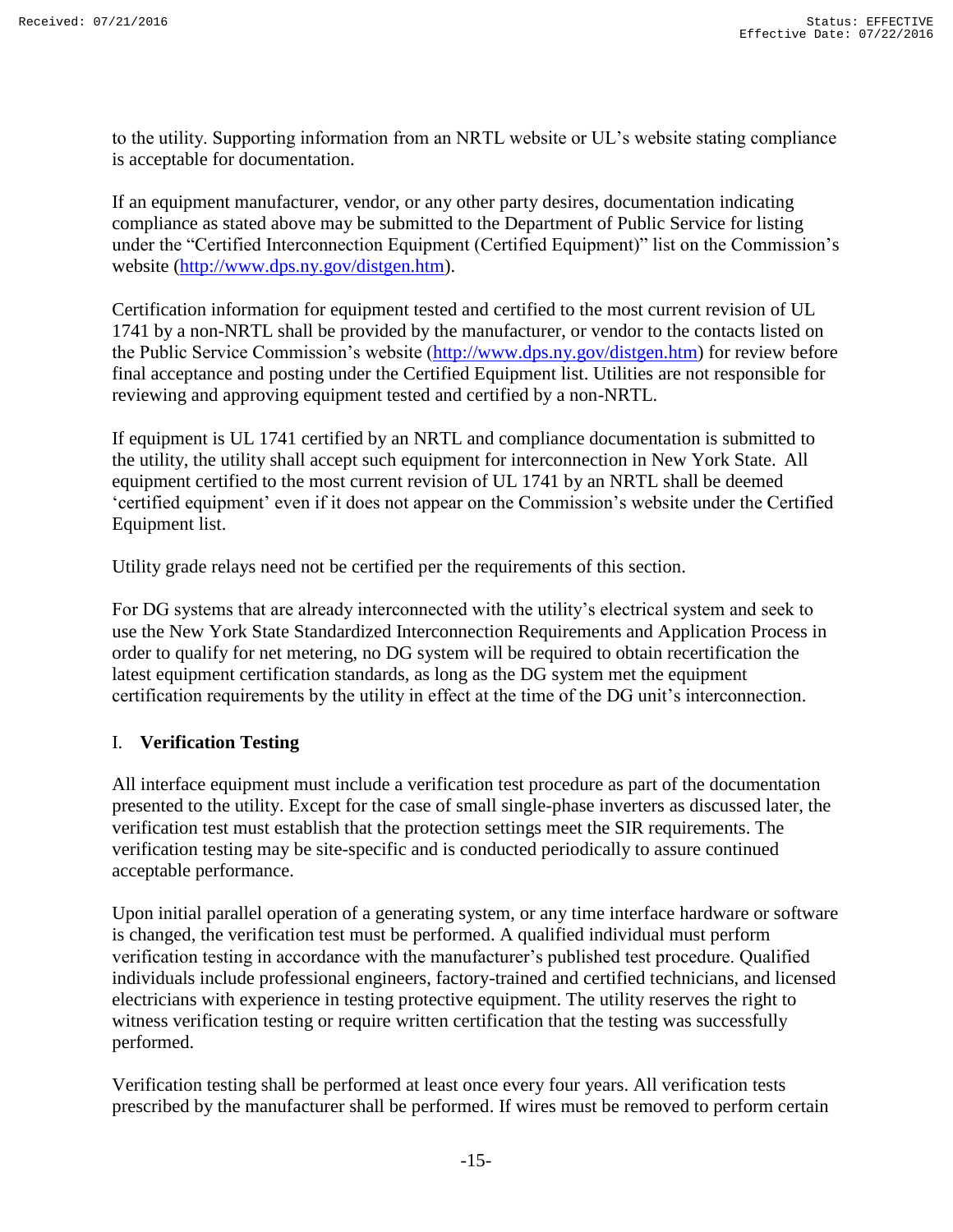tests, each wire and each terminal must be clearly and permanently marked. The generator-owner shall maintain verification test reports for inspection by the utility.

Systems shall be verified upon initial parallel operation and once every four years as follows: the generator-owner shall interrupt the utility source and verify that the equipment automatically disconnects and does not reconnect for at least five minutes after the utility source is reconnected. The owner shall maintain a log of these operations for inspection by the connecting utility. Any system that depends upon a battery for trip power shall be checked and logged at least annually for proper voltage. Once every four (4) years the battery must be either replaced or a discharge test performed.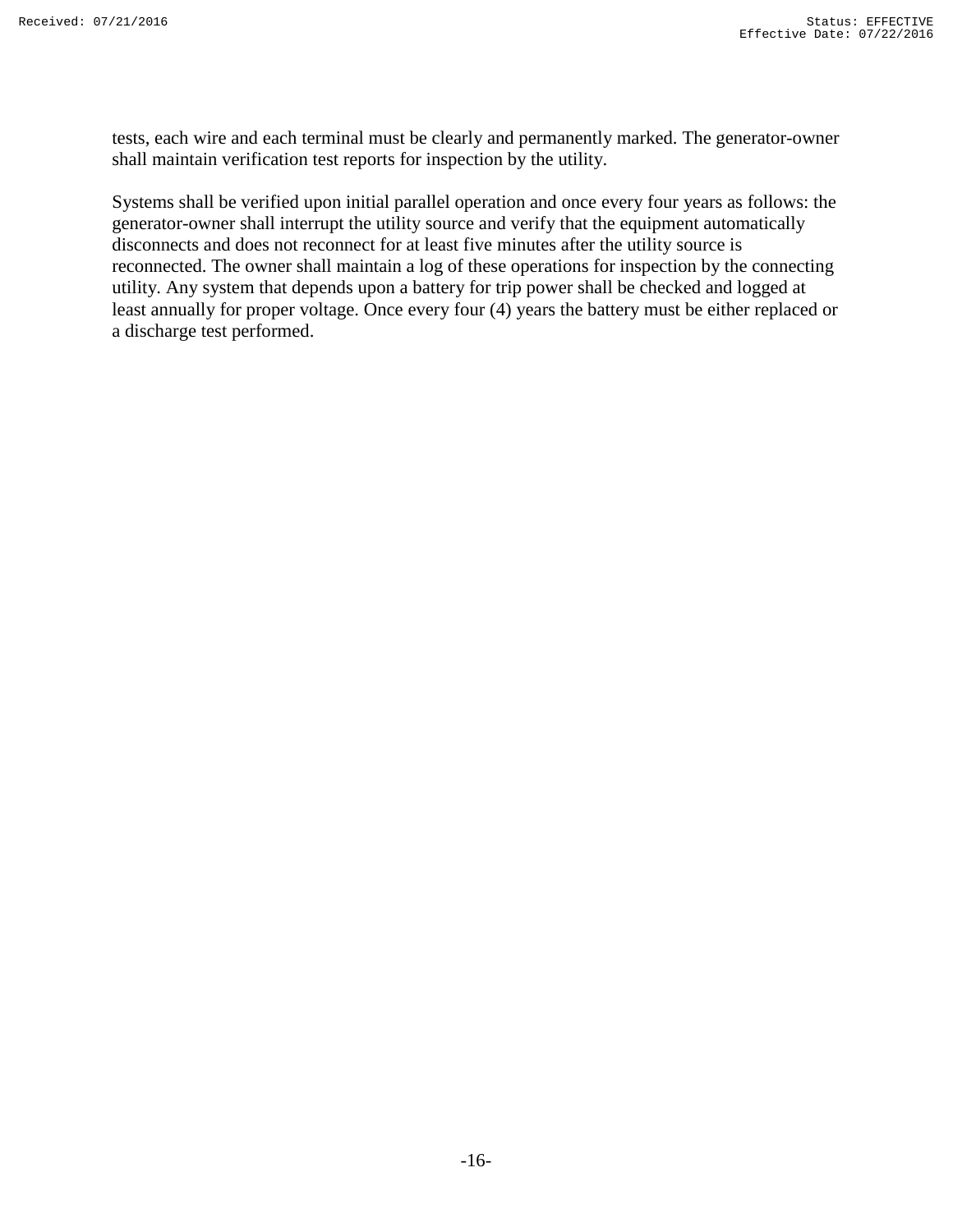#### **Section III. Glossary of Terms**

<span id="page-16-0"></span>**Automatic Disconnect Device:** An electronic or mechanical switch used to isolate a circuit or piece of equipment from a source of power without the need for human intervention.

**Business Day:** Monday through Friday, excluding utility holidays.

**Cease to Energize:** Cessation of energy flow capability

**Customer-Generator:** A utility customer who owns or operates electric generating equipment located and used at the customer's premises, and/or the utility customer's agent.

**Dedicated Transformer:** A transformer installed by the utility to isolate a DG system.

**Disconnect (verb):** To isolate a circuit or equipment from a source of power. If isolation is accomplished with a solid-state device, "Disconnect" shall mean to cease the transfer of power.

**Disconnect Switch:** A mechanical device used for isolating a circuit or equipment from a source of power.

**Generator-Owner:** An applicant to operate on-site power generation equipment in parallel with the utility grid per the requirements of this document.

**Islanding:** A condition in which a portion of the utility system that contains both load and distributed generation is isolated from the remainder of the utility system. (Adopted from IEEE Std 929.)

**Point of Common Coupling (PCC):** The point at which the interconnection between the electric utility and the customer interface occurs. Typically, this is the customer side of the utility revenue meter.

**Protective Device:** A device that continuously monitors a designated parameter related to the operation of the generation system that operates if preset limits are exceeded

**Required Operating Range:** The range of magnitudes of the utility system voltage or frequency where the generator-owner's equipment, if operating, is required to remain in operation for the purposes of compliance with UL 1741. Excursions outside these ranges must result in the automatic disconnection of the generation within the prescribed time limits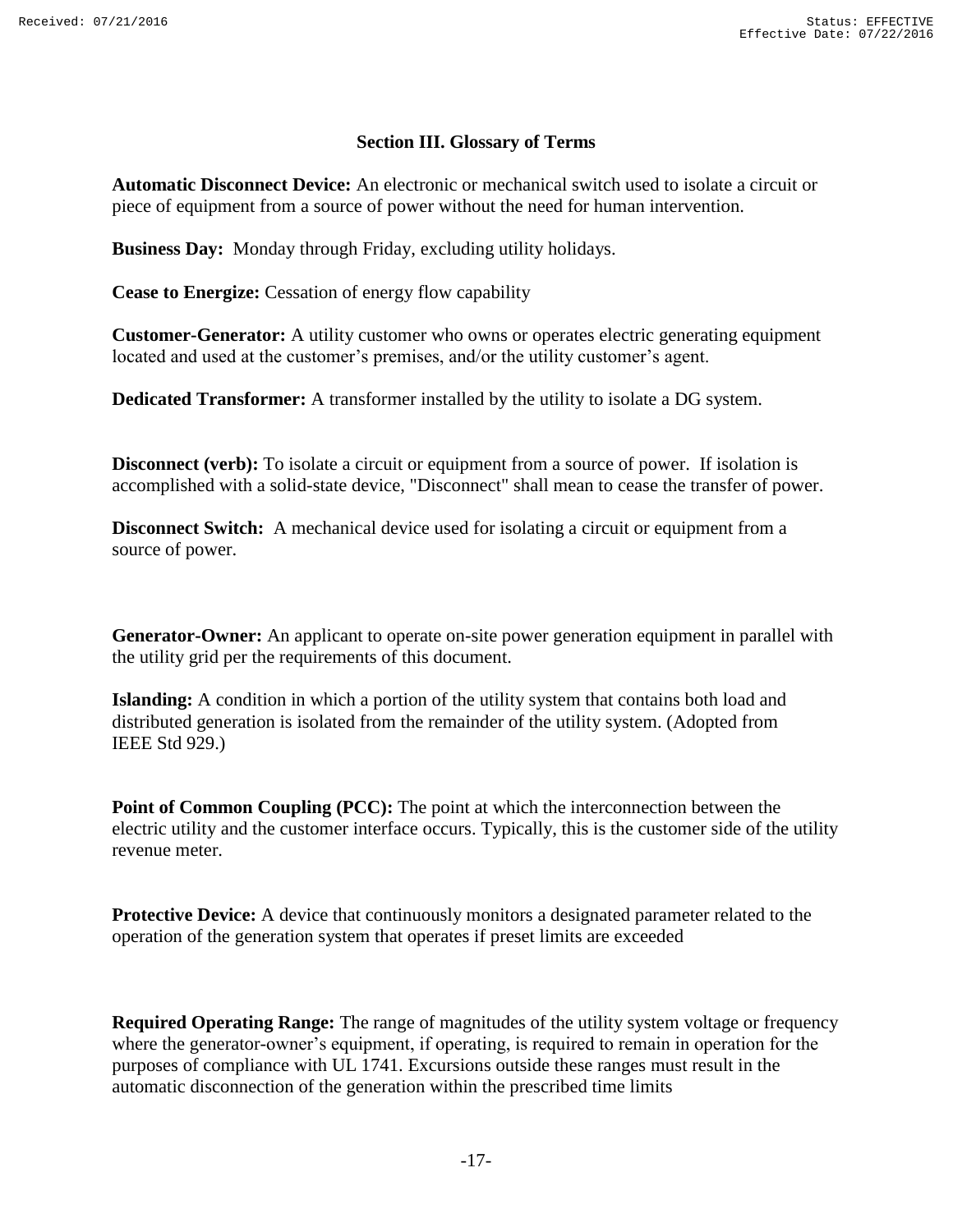**Safety Equipment:** Includes dedicated transformers or equipment and facilities to protect the safety and adequacy of electric service provided to other customers.

**SolarApplicant:** An applicant who is proposing to install a photovoltaic generating system, not to exceed 15 kW,

**Verification Test:** A test performed upon initial installation and repeated periodically to determine that there is continued acceptable performance.

**Wind, Applicant:** An applicant who is proposing to install a wind electric generating system, not to exceed a combined rated capacity of 15 kW,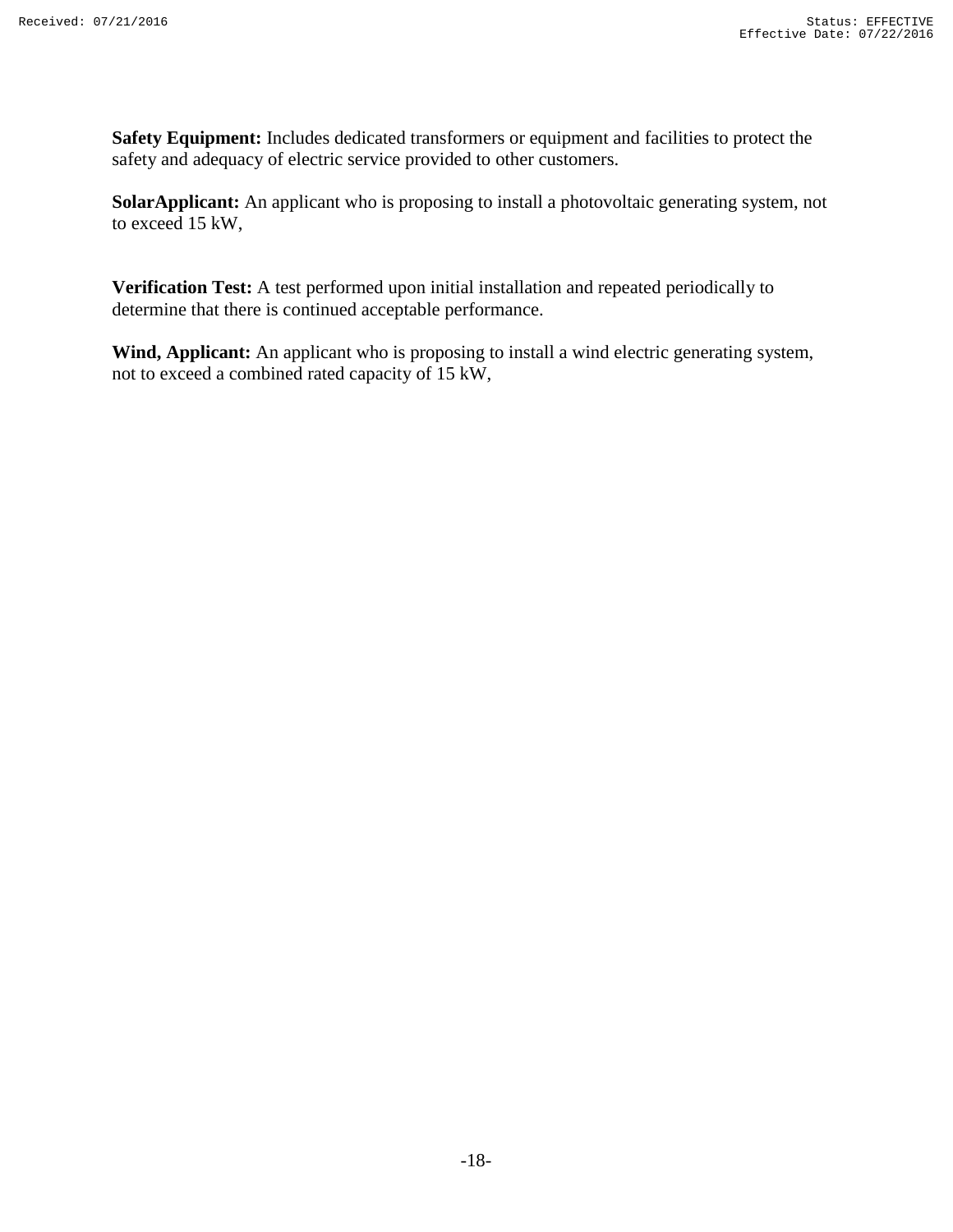## **APPENDIX A**

# <span id="page-18-0"></span>**NEW YORK STATE STANDARDIZED CONTRACT FOR INTERCONNECTION OF NEW DISTRIBUTED GENERATION UNITS WITH CAPACITY OF 15 kW OR LESS CONNECTED IN PARALLEL WITH UTILITY DISTRIBUTION SYSTEMS**

| <b>Customer Information:</b> | <b>Utility Information:</b>    |
|------------------------------|--------------------------------|
| Name:                        | Name:                          |
| Address:                     | Address:                       |
| Telephone:                   | Telephone:                     |
| Fax:                         | Fax:                           |
| Email:                       | Email:                         |
| Unit Application/File No.:   | <b>Utility Account Number:</b> |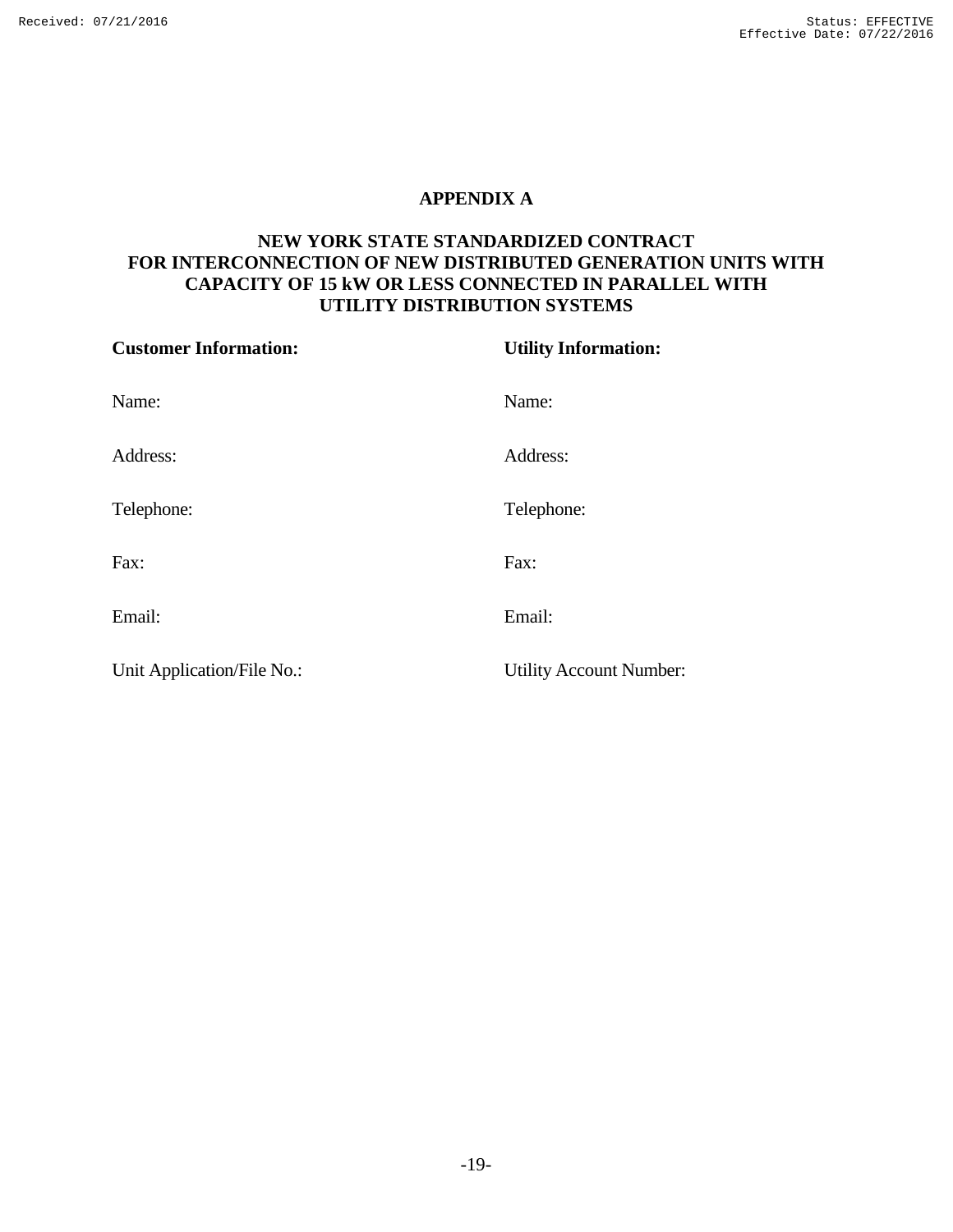#### **DEFINITIONS**

**Dedicated Facilities** means the equipment and facilities on the Utility's system necessary to permit operation of the Unit in parallel with the Utility's system.

**Delivery Service** means the services the Utility may provide to deliver capacity or energy generated by Customer to a buyer to a delivery point(s), including related ancillary services.

**"Net energy metering"** means the use of a net energy meter to measure, during the billing period applicable to a customer-generator, the net amount of electricity supplied by an electric corporation and provided to the corporation by a customer-generator.

**"SIR"** means the New York State Standardized Interconnection Requirements for new distributed generation units with a nameplate capacity of 15 kW or less connected in parallel with the Utility's distribution system

**"Unit"** means the distributed generation unit with a nameplate capacity of 15 kW or less located on the Customer's premises at the time the Utility approves such Unit for operation in parallel with the Utility's system. This Agreement relates only to such Unit, but a new agreement shall not be required if the Customer makes physical alterations to the Unit that do not result in an increase in its nameplate generating capacity. The nameplate generating capacity of the Unit shall not exceed 15 kW.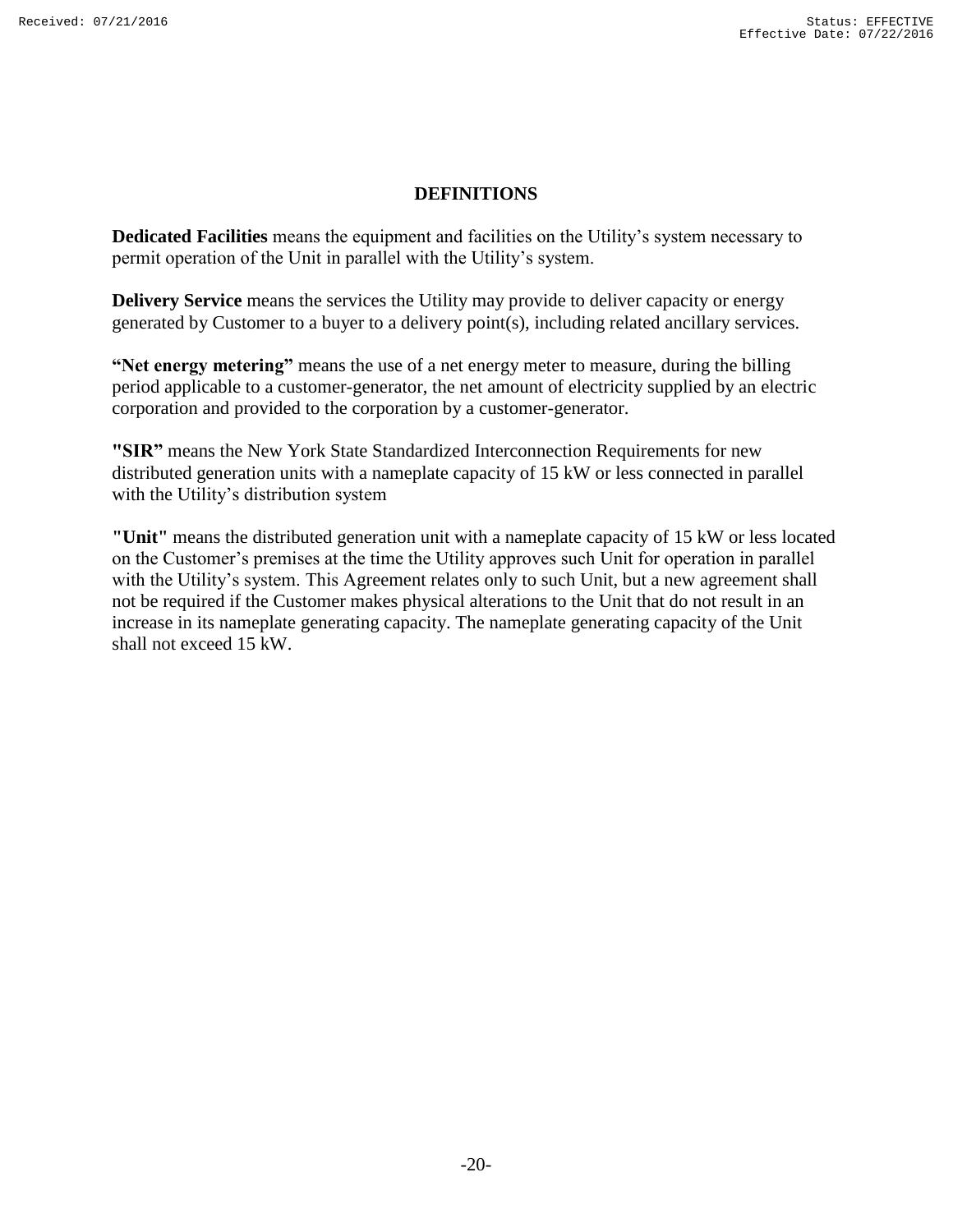# **I. TERM AND TERMINATION**

**1.1 Term:** This Agreement shall become effective when executed by both Parties and shall continue in effect until terminated.

- **1.2 Termination:** This Agreement may be terminated as follows:
	- a. The Customer may terminate this Agreement at any time, by giving the Utility sixty (60) days' written notice.
	- b. Failure by the Customer to seek final acceptance by the Utility within twelve (12) months after completion of the utility construction process described in the SIR shall automatically terminate this Agreement.
	- c. Either Party may, by giving the other Party at least sixty (60) days' prior written notice, terminate this Agreement in the event that the other Party is in default of any of the material terms and conditions of this Agreement. The terminating Party shall specify in the notice the basis for the termination and shall provide a reasonable opportunity to cure the default.
	- d. The Utility may, by giving the customer at least sixty (60) days' prior written notice, terminate this Agreement for cause. The Customer's non-compliance with an upgrade to the SIR, unless the Customer's installation is "grandfathered," shall constitute good cause.

**1.3 Disconnection and Survival of Obligations:** Upon termination of this Agreement the Unit will be disconnected from the Utility's electric system. The termination of this Agreement shall not relieve either Party of its liabilities and obligations, owed or continuing at the time of the termination.

**1.4 Suspension:** This Agreement will be suspended during any period in which the Customer is not eligible for delivery service from the Utility

# **II. SCOPE OF AGREEMENT**

**2.1 Scope of Agreement:** This Agreement relates solely to the conditions under which the Utility and the Customer agree that the Unit may be interconnected to and operated in parallel with the Utility's system.

**2.2 Electricity Not Covered:** The Utility shall have no duty under this Agreement to account for, pay for, deliver, or return in kind any electricity produced by the Facility and delivered into the Utility's System unless the system is net metered.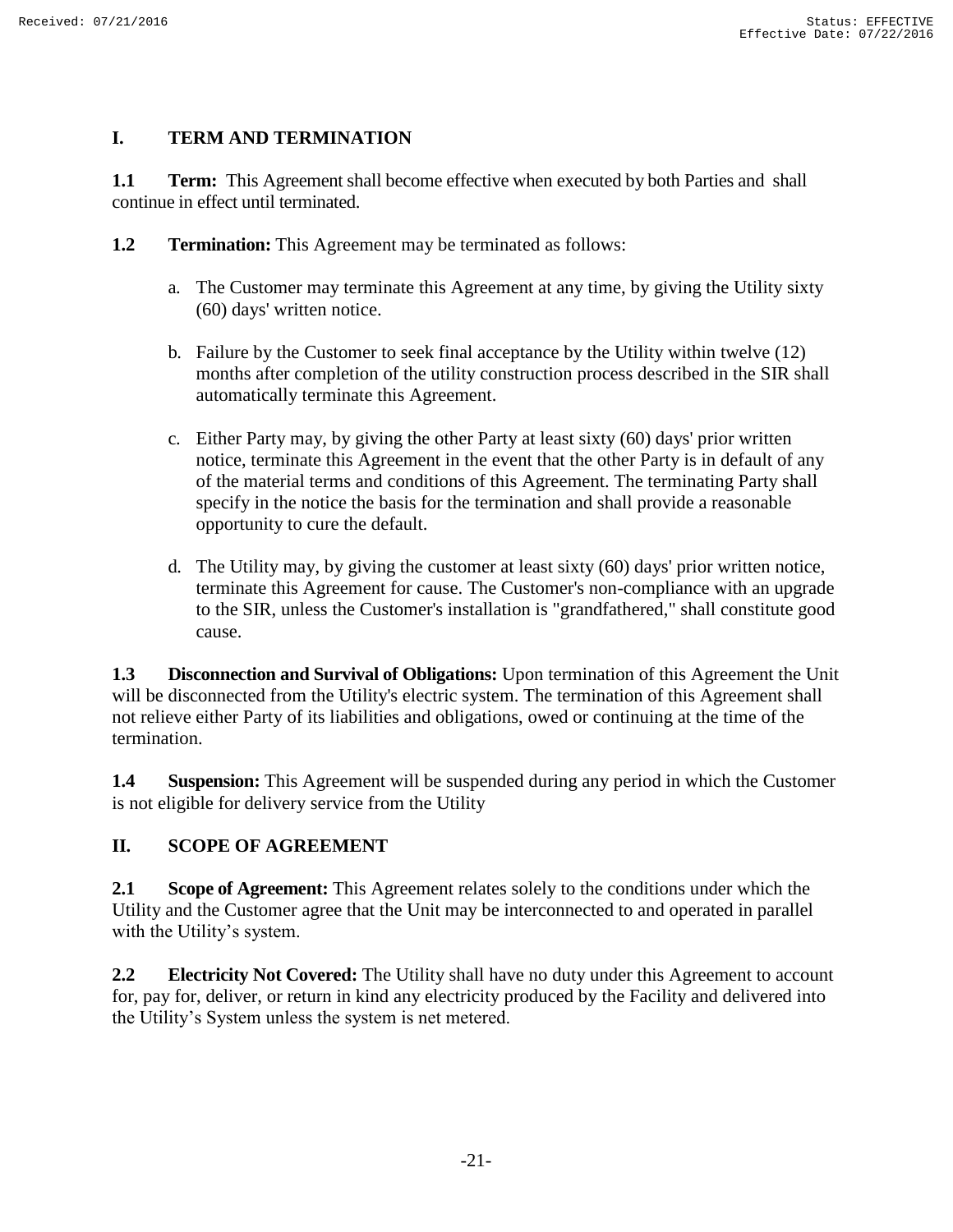## **III. INSTALLATION, OPERATION AND MAINTENANCE OF UNIT**

**3.1 Compliance with SIR:** Subject to the provisions of this Agreement, the Utility shall be required to interconnect the Unit to the Utility's system, for purposes of parallel operation, if the Utility accepts the Unit as in compliance with the SIR. The Customer shall have a continuing obligation to maintain and operate the Unit in compliance with the SIR.

**3.2 Observation of the Unit - Construction Phase:** The Utility may, in its discretion and upon reasonable notice, conduct reasonable on-site verifications during the construction of the Unit. Whenever the Utility chooses to exercise its right to conduct observations herein it shall specify to the Customer its reasons for its decision to conduct the observation. For purposes of this paragraph and paragraphs 3.3 through 3.5, the term "on-site verification" shall not include testing of the Unit, and verification tests shall not be required except as provided in paragraphs 3.3 and 3.4.

**3.3 Observation of the Unit - Ten-day Period:** The Utility may conduct on-site verifications of the Unit and observe the execution of verification testing within a reasonable period of time, not exceeding ten (10) business days after system installation. The applicant's facility will be allowed to commence parallel operation upon satisfactory completion of the verification test. The applicant must have complied with and must continue to comply with all contractual and technical requirements.

**3.4 Observation of the Unit - Post-Ten-day Period:** If the Utility does not perform an on-site verification of the Unit and observe the execution of verification testing within the ten-day period, the Customer will send the Utility within five (5) days of the verification testing a written notification certifying that the Unit has been installed and tested in compliance with the SIR, the utility-accepted design and the equipment manufacturer's instructions. The Customer may begin to produce energy upon satisfactory completion of the verification test. After receiving the verification test notification, the Utility will either issue to the Customer a formal letter of acceptance for interconnection, or may request that the applicant and utility set a date and time to conduct an on-site verification of the Unit and make reasonable inquiries of the Customer, but only for purposes of determining whether the verification tests were properly performed. The Customer shall not be required to perform the verification tests a second time, unless irregularities appear in the verification test report or there are other objective indications that the tests were not properly performed in the first instance.

**3.5 Observation of the Unit - Operations:** The Utility may conduct on-site verification of the operations of the Unit after it commences operations if the Utility has a reasonable basis for doing so based on its responsibility to provide continuous and reliable utility service or as authorized by the provisions of the Utility's Retail Electric Tariff relating to the verification of customer installations generally.

**3.6 Costs of Dedicated Facilities:** During the term of this Agreement, the Utility shall design, construct and install the Dedicated Facilities. The Customer shall be responsible for paying the incremental capital cost of such Dedicated Facilities attributable to the Customer's Unit. All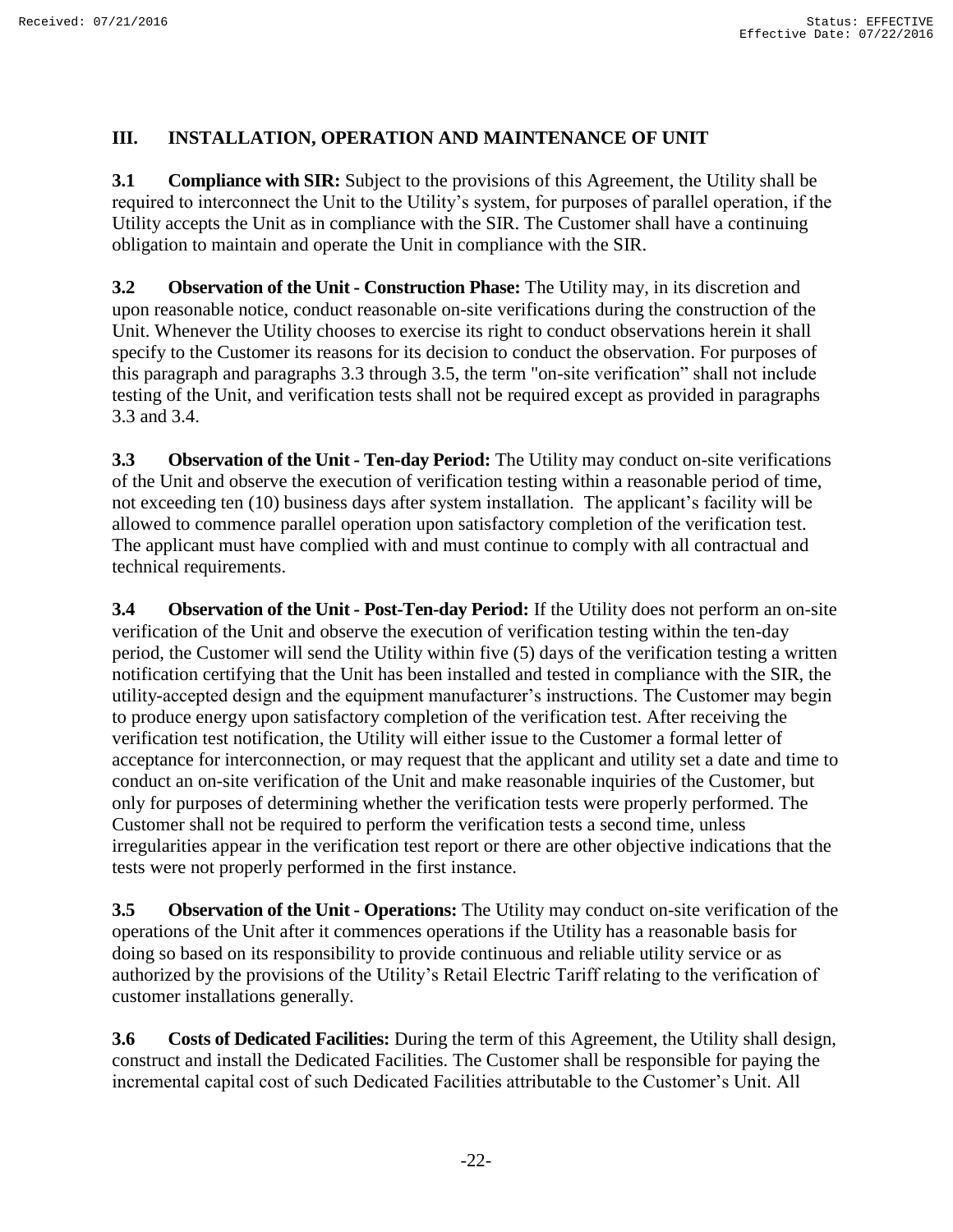**3.7** costs associated with the operation and maintenance of the Dedicated Facilities after the Unit first produces energy shall be the responsibility of the Utility.

# **IV. DISCONNECTION OF THE UNIT**

**4.1 Emergency Disconnection:** The Utility may disconnect the Unit, without prior notice to the Customer (a) to eliminate conditions that constitute a potential hazard to Utility personnel or the general public; (b) if pre-emergency or emergency conditions exist on the Utility system; (c) if a hazardous condition relating to the Unit is observed by a Utility inspection; or (d) if the Customer has tampered with any protective device. The Utility shall notify the Customer of the emergency if circumstances permit.

**4.2 Non-Emergency Disconnection:** The Utility may disconnect the Unit, after notice to the responsible party has been provided and a reasonable time to correct, consistent with the conditions, has elapsed, if (a) the Customer has failed to make available records of verification tests and maintenance of his protective devices; (b) the Unit system interferes with Utility equipment or equipment belonging to other customers of the Utility; (c) the Unit adversely affects the quality of service of adjoining customers.

**4.3 Disconnection by Customer:** The Customer may disconnect the Unit at any time.

**4.4 Utility Obligation to Cure Adverse Effect:** If, after the Customer meets all interconnection requirements, the operations of the Utility are adversely affecting the performance of the Unit or the Customer's premises, the Utility shall immediately take appropriate action to eliminate the adverse effect. If the Utility determines that it needs to upgrade or reconfigure its system the Customer will not be responsible for the cost of new or additional equipment beyond the point of common coupling between the Customer and the Utility.

# **V. ACCESS**

**5.1 Access to Premises:** The Utility shall have access to the disconnect switch of the Unit at all times. At reasonable hours and upon reasonable notice consistent with Section III of this Agreement, or at any time without notice in the event of an emergency (as defined in paragraph 4.1), the Utility shall have access to the Premises.

**5.2 Utility and Customer Representatives:** The Utility shall designate, and shall provide to the Customer, the name and telephone number of a representative or representatives who can be reached at all times to allow the Customer to report an emergency and obtain the assistance of the Utility. For the purpose of allowing access to the premises, the Customer shall provide the Utility with the name and telephone number of a person who is responsible for providing access to the Premises.

**5.3 Utility Right to Access Utility-Owned Facilities and Equipment:** If necessary for the purposes of this Agreement, the Customer shall allow the Utility access to the Utility's equipment and facilities located on the Premises. To the extent that the Customer does not own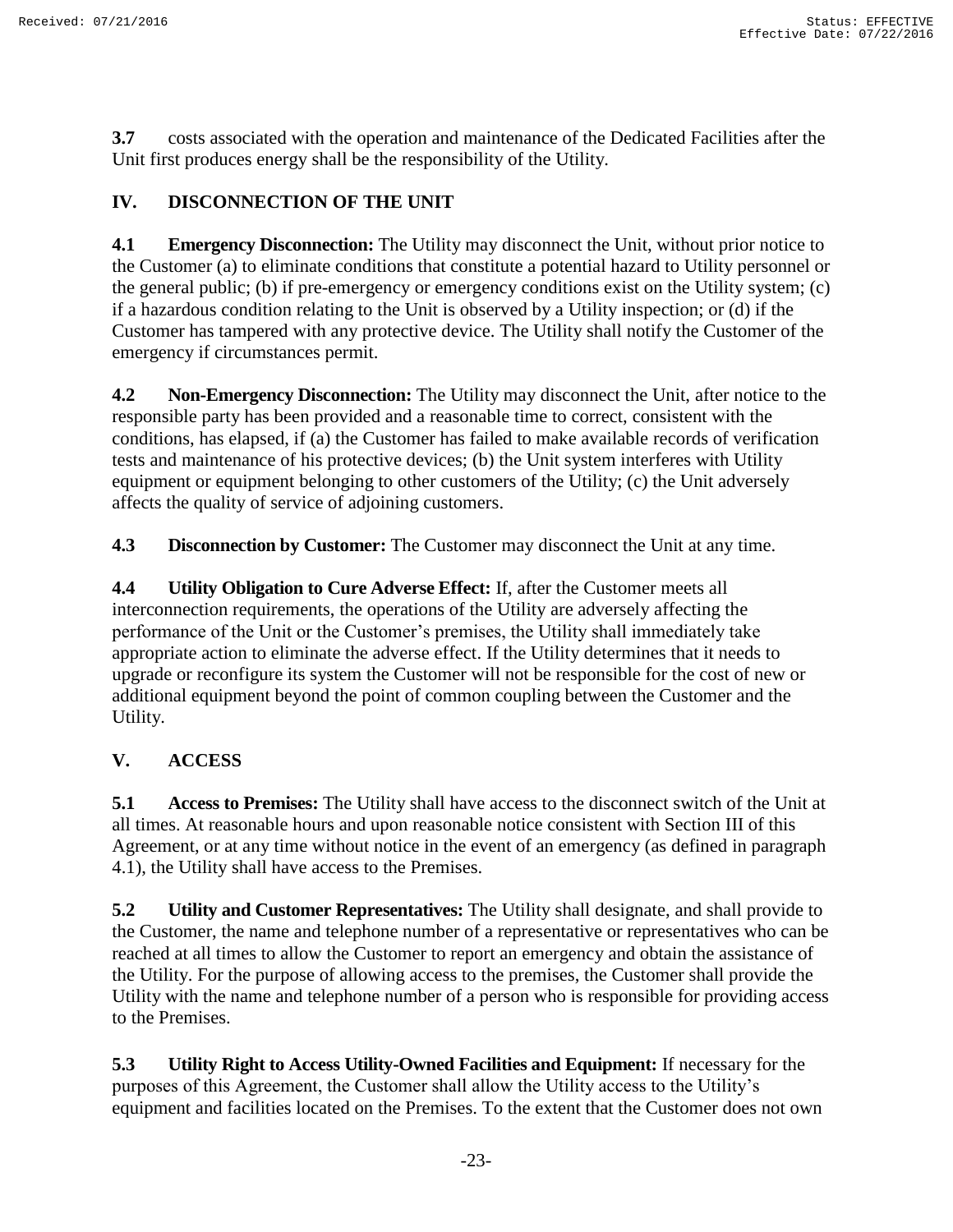all or any part of the property on which the Utility is required to locate its equipment or facilities to serve the Customer under this Agreement, the Customer shall secure and provide in favor of the Utility the necessary rights to obtain access to such equipment or facilities, including easements if the circumstances so require.

# **VI. DISPUTE RESOLUTION**

**6.1 Good Faith Resolution of Disputes:** Each Party agrees to attempt to resolve all disputes arising hereunder promptly, equitably and in a good faith manner.

**6.2 Mediation:** If a dispute arises under this Agreement, and if it cannot be resolved by the Parties within ten (10) business days after written notice of the dispute, the parties agree to submit the dispute to mediation by a mutually acceptable mediator, in a mutually convenient location in New York State, in accordance with the then current CPR Institute for Dispute Resolution Mediation Procedure, or to mediation by a mediator provided by the New York Public Service Commission. The Parties agree to participate in good faith in the mediation for a period of up to 90 days. If the Parties are not successful in resolving their disputes through mediation, then the parties may refer the dispute for resolution to the New York Public Service Commission, which shall maintain continuing jurisdiction over this Agreement.

**6.3 Escrow:** If there are amounts in dispute of more than two thousand dollars (\$2,000), the Customer shall either place such disputed amounts into an independent escrow account pending final resolution of the dispute in question, or provide to the Utility an appropriate irrevocable standby letter of credit in lieu thereof.

# **VII. INSURANCE**

**7.1** The Customer is not required to provide general liability insurance coverage as part of this Agreement, the SIR, or any other Utility requirement. Due to the risk of incurring damages however, the Public Service Commission recommends that every distributed generation customer protect itself with insurance.

**7.2 Effect:** The inability of the Utility to require the Customer to provide general liability insurance coverage for operation of the Unit is not a waiver of any rights the Utility may have to pursue remedies at law against the Customer to recover damages.

# **VIII. MISCELLANEOUS PROVISIONS**

**8.1 Beneficiaries:** This Agreement is intended solely for the benefit of the Parties hereto, and if a Party is an agent, its principal. Nothing in this Agreement shall be construed to create any duty to, or standard of care with reference to, or any liability to, any other person.

**8.2 Severability:** If any provision or portion of this Agreement shall for any reason be held or adjudged to be invalid or illegal or unenforceable by any court of competent jurisdiction, such portion or provision shall be deemed separate and independent, and the remainder of this Agreement shall remain in full force and effect.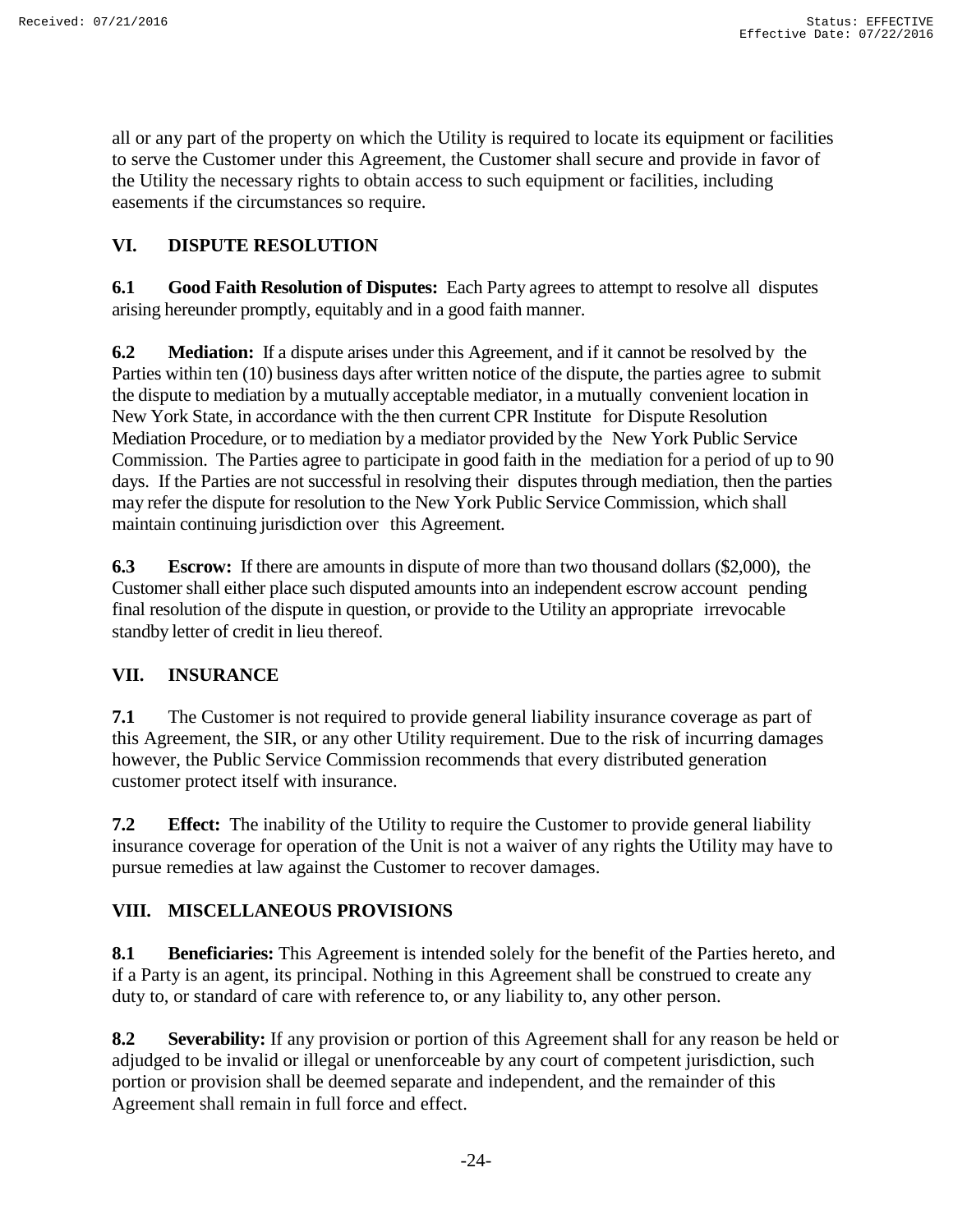**8.3 Entire Agreement:** This Agreement constitutes the entire Agreement between the Parties and supersedes all prior agreements or understandings, whether verbal or written.

**8.4 Waiver:** No delay or omission in the exercise of any right under this Agreement shall impair any such right or shall be taken, construed or considered as a waiver or relinquishment thereof, but any such right may be exercised from time to time and as often as may be deemed expedient. In the event that any agreement or covenant herein shall be breached and thereafter waived, such waiver shall be limited to the particular breach so waived and shall not be deemed to waive any other breach hereunder.

**8.5 Applicable Law:** This Agreement shall be governed by and construed in accordance with the law of the State of New York.

**8.6 Amendments:** This Agreement shall not be amended unless the amendment is in writing and signed by the Utility and the Customer.

**8.7 Force Majeure:** For purposes of this Agreement, "Force Majeure Event" means any event: (a) that is beyond the reasonable control of the affected Party; and (b) that the affected Party is unable to prevent or provide against by exercising reasonable diligence, including the following events or circumstances, but only to the extent they satisfy the preceding requirements: acts of war, public disorder, insurrection, or rebellion; floods, hurricanes, earthquakes, lightning, storms, and other natural calamities; explosions or fires; strikes, work stoppages, or labor disputes; embargoes; and sabotage. If a Force Majeure Event prevents a Party from fulfilling any obligations under this Agreement, such Party will promptly notify the other Party in writing, and will keep the other Party informed on a continuing basis of the scope and duration of the Force Majeure Event. The affected Party will specify in reasonable detail the circumstances of the Force Majeure Event, its expected duration, and the steps that the affected Party is taking to mitigate the effects of the event on its performance. The affected Party will be entitled to suspend or modify its performance of obligations under this Agreement, other than the obligation to make payments then due or becoming due under this Agreement, but only to the extent that the effect of the Force Majeure Event cannot be mitigated by the use of reasonable efforts. The affected Party will use reasonable efforts to resume its performance as soon as possible.

**8.8 Assignment to Corporate Party:** At any time during the term, the Customer may assign this Agreement to a corporation or other entity with limited liability, provided that the Customer obtains the consent of the Utility. Such consent will not be withheld unless the Utility can demonstrate that the corporate entity is not reasonably capable of performing the obligations of the assigning Customer under this Agreement.

**8.9 Assignment to Individuals:** At any time during the term, the Customer may assign this Agreement to another person, other than a corporation or other entity with limited liability, provided that the assignee is the owner, lessee, or is otherwise responsible for the Unit.

**8.10 Permits and Approvals:** Customer shall obtain all environmental and other permits lawfully required by governmental authorities prior to the construction and for the operation of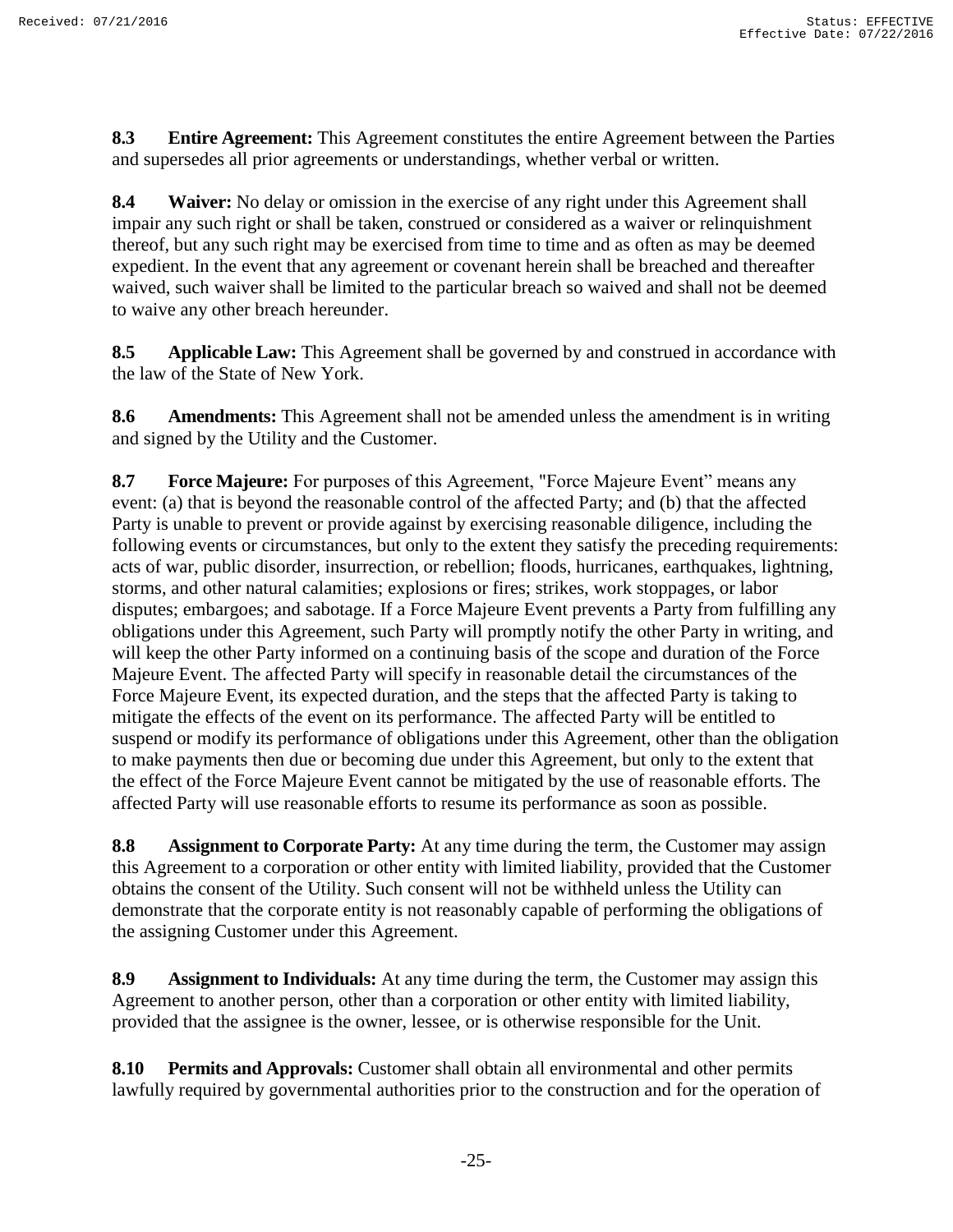the Unit during the term of this Agreement.

**8.11 Limitation of Liability:** Neither by inspection, if any, or non-rejection, nor in any other way, does the Utility give any warranty, express or implied, as to the adequacy, safety, or other characteristics of any structures, equipment, wires, appliances or devices owned, installed or maintained by the Customer or leased by the Customer from third parties, including without limitation the Unit and any structures, equipment, wires, appliances or devices appurtenant thereto.

## **ACCEPTED AND AGREED:**

**Customer Signature:** 

**Printed Name:**

**Title:**

**Date:**

**Utility Signature:**

**Printed Name:**

**Title:**

**Date:**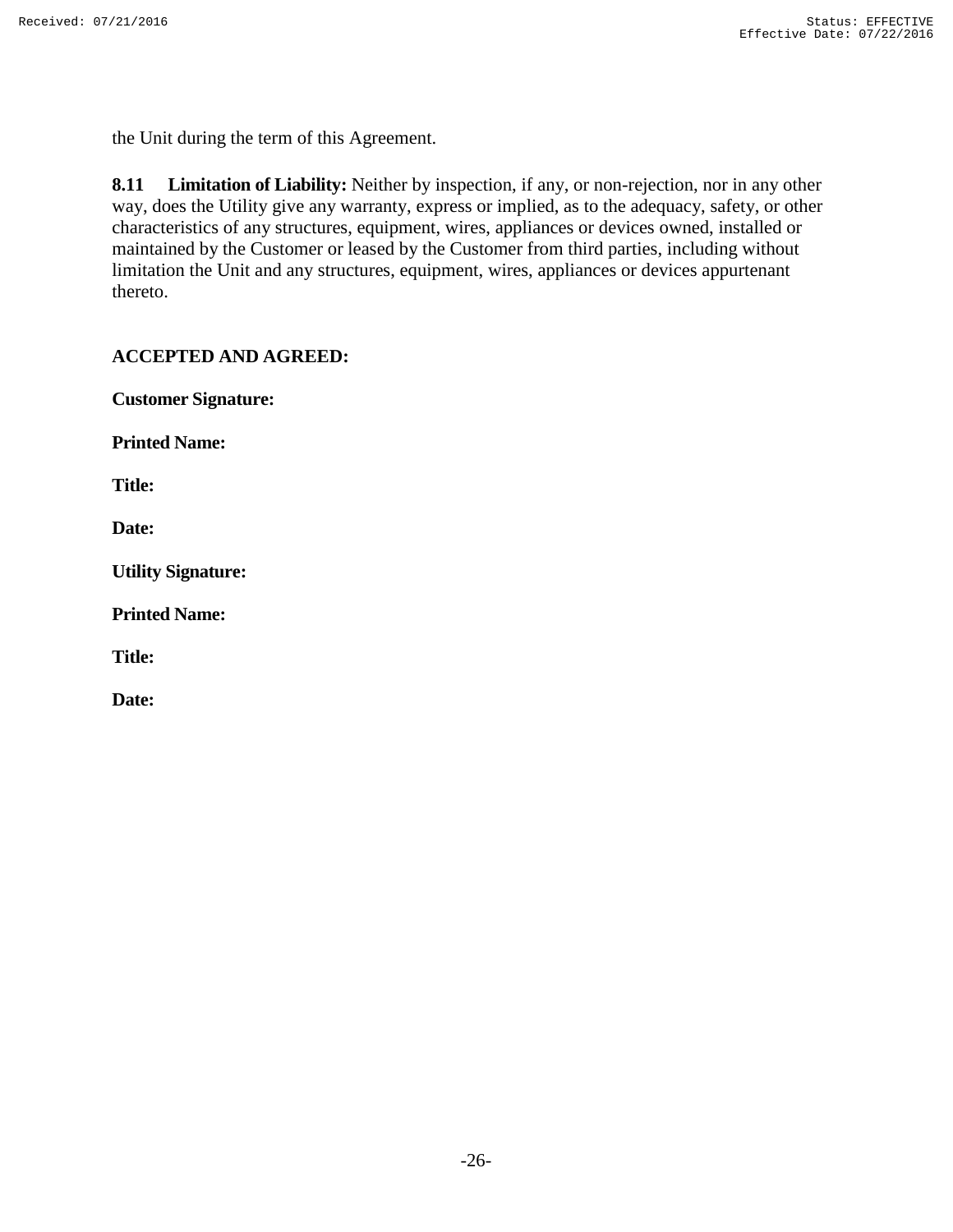# **NEW YORK STATE STANDARIZED APPLICATION FOR INTERCONNECTION OF INVERTER BASED PARALLEL GENERATION EQUIPMENT TO THE ELECTRIC SYSTEM OF**

# **Utility:**

| <b>Customer:</b>                          |                                                                                                                                                                                                                                                                                                                                                                                                                                                                                       |                           |
|-------------------------------------------|---------------------------------------------------------------------------------------------------------------------------------------------------------------------------------------------------------------------------------------------------------------------------------------------------------------------------------------------------------------------------------------------------------------------------------------------------------------------------------------|---------------------------|
| Name:                                     |                                                                                                                                                                                                                                                                                                                                                                                                                                                                                       | Phone: $($ )              |
| Address:                                  |                                                                                                                                                                                                                                                                                                                                                                                                                                                                                       | Fax: $($                  |
|                                           |                                                                                                                                                                                                                                                                                                                                                                                                                                                                                       | Email:                    |
|                                           |                                                                                                                                                                                                                                                                                                                                                                                                                                                                                       | Municipality:             |
| <b>Utility Account No.:</b>               |                                                                                                                                                                                                                                                                                                                                                                                                                                                                                       | Utility Meter No.:        |
| Agent (if any):                           |                                                                                                                                                                                                                                                                                                                                                                                                                                                                                       |                           |
| Name:                                     |                                                                                                                                                                                                                                                                                                                                                                                                                                                                                       | Phone: $($ )              |
| Address:                                  |                                                                                                                                                                                                                                                                                                                                                                                                                                                                                       | Fax: $($<br>$\lambda$     |
|                                           |                                                                                                                                                                                                                                                                                                                                                                                                                                                                                       | Email:                    |
| <b>Consulting Engineer or Contractor:</b> |                                                                                                                                                                                                                                                                                                                                                                                                                                                                                       |                           |
| Name:                                     |                                                                                                                                                                                                                                                                                                                                                                                                                                                                                       | Phone: $($                |
| Address:                                  |                                                                                                                                                                                                                                                                                                                                                                                                                                                                                       | Fax: $($<br>$\mathcal{L}$ |
|                                           |                                                                                                                                                                                                                                                                                                                                                                                                                                                                                       | Email:                    |
| <b>Existing Electric Service:</b>         |                                                                                                                                                                                                                                                                                                                                                                                                                                                                                       |                           |
| Capacity:                                 | Amperes<br>$\frac{1}{2} \left( \frac{1}{2} \right) \left( \frac{1}{2} \right) \left( \frac{1}{2} \right) \left( \frac{1}{2} \right) \left( \frac{1}{2} \right) \left( \frac{1}{2} \right) \left( \frac{1}{2} \right) \left( \frac{1}{2} \right) \left( \frac{1}{2} \right) \left( \frac{1}{2} \right) \left( \frac{1}{2} \right) \left( \frac{1}{2} \right) \left( \frac{1}{2} \right) \left( \frac{1}{2} \right) \left( \frac{1}{2} \right) \left( \frac{1}{2} \right) \left( \frac$ |                           |
| Voltage:                                  | Volts                                                                                                                                                                                                                                                                                                                                                                                                                                                                                 |                           |
| Service Character:                        | ( ) Single Phase                                                                                                                                                                                                                                                                                                                                                                                                                                                                      | ( ) Three Phase           |

# **Location of Protective Interface Equipment on Property:**

(*Include address if different from customer address.*)